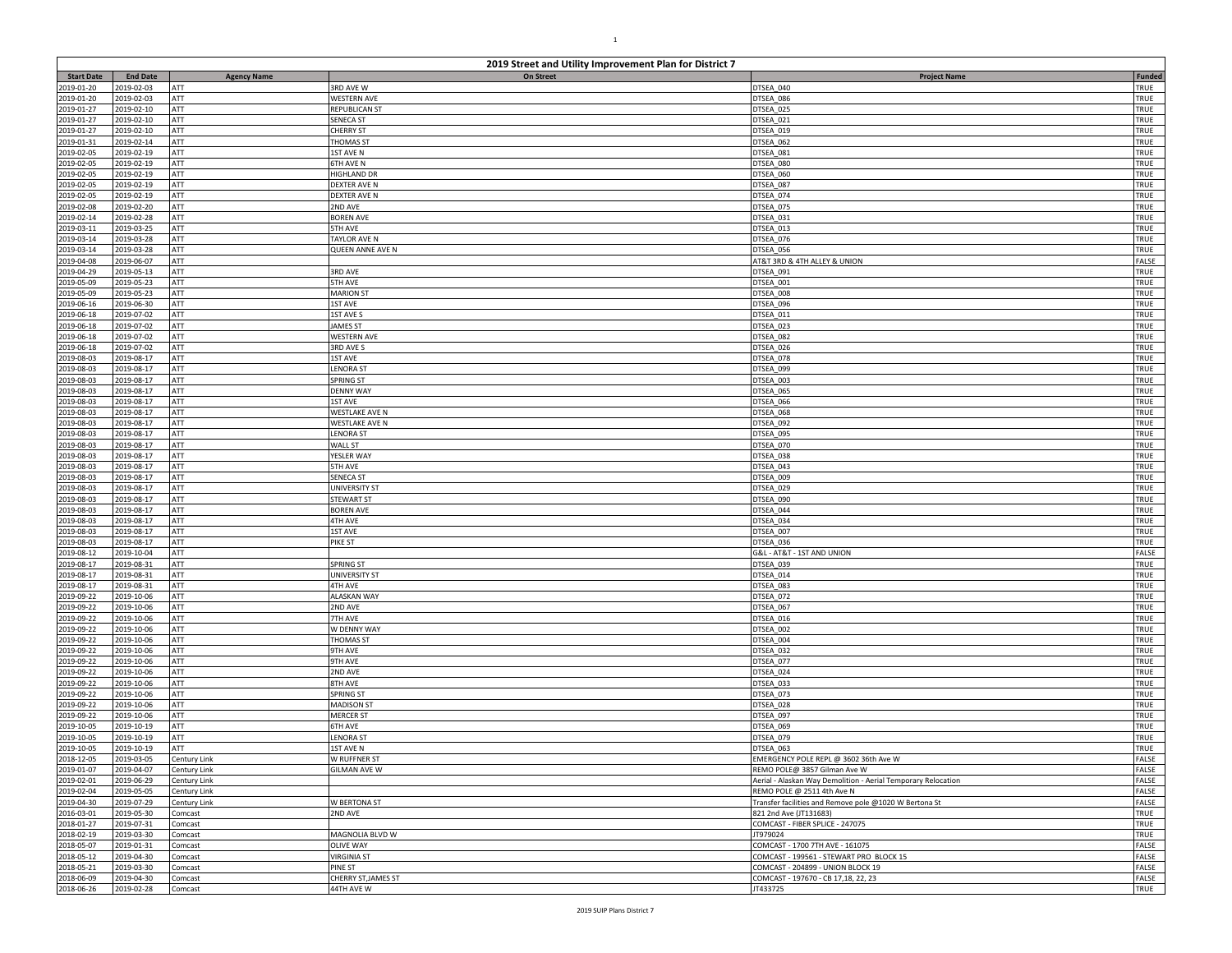| <b>Start Date</b>        | <b>End Date</b>          | <b>Agency Name</b>      | <b>On Street</b>                                   | <b>Project Name</b>                                                   | <b>Funded</b>  |
|--------------------------|--------------------------|-------------------------|----------------------------------------------------|-----------------------------------------------------------------------|----------------|
| 2018-07-09               | 2019-03-30               | Comcast                 | <b>BLANCHARD ST</b>                                | COMCAST - 202163 - BLANCHARD ST (NON-DUCT)                            | FALSE          |
| 2018-07-16               | 2019-01-31               | Comcast                 | W COMMODORE WAY                                    | T486556                                                               | TRUE           |
| 2018-08-23               | 2019-04-30               | Comcast                 | ELLIOTT AVE W                                      | COMCAST - ELLIOT SHELL - 283792                                       | TRUE           |
| 2018-08-27               | 2019-03-31               | Comcast                 |                                                    | COMCAST - TRANSPORT FOR CORE BLOCKS - 277909                          | FALSE          |
| 2018-11-05               | 2019-05-31               | Comcast                 | PIKE ST                                            | Trench - COMCAST - JT204894 - UNION BLOCK 12                          | FALSE          |
| 2018-11-05               | 2019-07-31               | Comcast                 |                                                    | COMCAST - 109 PINE ST - 247075                                        | FALSE          |
| 2018-11-12               | 2019-05-31               | Comcast                 | <b>OLIVE WAY</b>                                   | COMCAST - 700 OLIVE WAY - 278893                                      | TRUE           |
| 2018-11-26               | 2019-04-30               | Comcast                 |                                                    | COMCAST - NORTHWEST CROSSFIT - 230671                                 | TRUE           |
| 2018-11-26               | 2019-07-31               | Comcast                 |                                                    | COMCAST - 279316 - 2100 WESTLAKE AVE N                                | FALSE          |
| 2018-12-10               | 2019-03-15               | Comcast                 | THOMAS ST                                          | COMCAST - 295782 - KEY ARENA DEMO - SOUTH                             | FALSE          |
| 2018-12-20               | 2019-06-30               | Comcast                 |                                                    | COMCAST - ER DT006 BAD VAULT - 287594                                 | TRUE           |
| 2019-01-01               | 2019-04-30               | Comcast                 | <b>WESTERN AVE</b>                                 | JT220077 - 1201 WESTERN AVE                                           | FALSE          |
| 2019-01-01               | 2019-04-30               | Comcast                 | <b>WESTERN AVE</b>                                 | T220080 - 51 UNIVERSITY                                               | FALSE          |
| 2019-01-01               | 2019-04-30               | Comcast                 |                                                    | THE VIRGINIAN APTS (JT#214155)                                        | FALSE          |
| 2019-01-07               | 2019-02-28               | Comcast                 | COLUMBIA ST ON RP, POST AVE                        | COMCAST - COLUMBIA RELO - 255516                                      | FALSE          |
| 2019-01-07               | 2019-02-23               | Comcast                 | HOWELL ST                                          | COMCAST - HOWELL & BOREN DIG AND REPAIR - 305054                      | TRUE           |
| 2019-01-07               | 2019-02-28               | Comcast                 |                                                    | COMCAST - INTERBAY BUSINESS CENTER - 280584                           | TRUE           |
| 2019-01-07               | 2019-01-07               | Comcast                 | EDGEMONT PL W                                      | JT#151290                                                             | TRUE           |
| 2019-01-14               | 2019-01-31               | Comcast                 | PINE ST, 9TH AVE                                   | COMCAST - 220643 - NEW CONVENTION CENTER                              | FALSE          |
| 2019-01-21               | 2019-04-22               | Comcast                 |                                                    | 281732-SE63XC114                                                      | FALSE          |
| 2019-01-22               | 2019-04-23               | Comcast                 |                                                    | 279170-SE52XC150                                                      | FALSE          |
| 2019-01-29               | 2019-02-26               | Comcast                 | S JACKSON ST,S MAIN ST,S WASHINGTON ST, YESLER WAY | 605 1ST AVE-STE 300-LAB CONNECT LLC (JT#277385)                       | TRUE           |
| 2019-02-01               | 2019-03-02               | Comcast                 |                                                    | COMCAST - 199564 - STEW 19-20                                         | FALSE          |
| 2019-02-04<br>2019-02-04 | 2019-02-24<br>2019-02-24 | Comcast                 |                                                    | 302312.MG06.DR<br>302312.MG06.VR                                      | FALSE<br>FALSE |
| 2019-02-11               | 2019-03-11               | Comcast<br>Comcast      |                                                    | COMCAST - 2743 WESTLAKE AVE N - 135595                                | TRUE           |
| 2019-02-11               | 2019-08-16               |                         |                                                    | COMCAST - 295782 - KEY ARENA DEMO - NORTH                             | FALSE          |
| 2019-02-11               | 2019-03-30               | Comcast                 |                                                    | COMCAST - US BANK - 294235                                            | TRUE           |
| 2019-02-11               | 2019-04-13               | Comcast<br>Comcast      | <b>UNION ST</b>                                    | CABLECOM - 270281 - RAINIER SQ TOWER                                  | TRUE           |
| 2019-02-11               | 2019-03-03               | Comcast                 |                                                    | 303692.MG03.3.UG                                                      | FALSE          |
| 2019-02-18               | 2019-04-17               | Comcast                 |                                                    | COMCAST - QA21A NEW NODE QA95 - 286680                                | TRUE           |
| 2019-02-18               | 2019-02-18               | Comcast                 | MONTAVISTA PL W                                    | T#248230                                                              | TRUE           |
| 2019-02-25               | 2019-04-15               | Comcast                 |                                                    | COMCAST - SENSA SALON - 297665                                        | TRUE           |
| 2019-02-25               | 2019-03-25               | Comcast                 |                                                    | COMCAST - MATHNASIUM - 303042                                         | TRUE           |
| 2019-02-25               | 2019-03-09               | Comcast                 | 15TH AVE W                                         | COMCAST - SIMPLY STORAGE MANAGEMENT LLC - 309449                      | TRUE           |
| 2019-02-26               | 2019-03-09               | Comcast                 | 1ST AVE N, JOHN ST                                 | SEATTLE HOCKEY PARTNERS (JT# 306650)                                  | TRUE           |
| 2019-02-28               | 2019-03-20               | Comcast                 |                                                    | 300582.MG05.4.UG                                                      | FALSE          |
| 2019-03-01               | 2019-03-22               | Comcast                 |                                                    | 281734-SE63XC300                                                      | FALSE          |
| 2019-03-04               | 2019-03-24               | Comcast                 |                                                    | 306288.QA07                                                           | FALSE          |
| 2019-03-04               | 2019-03-04               | Comcast                 | MAGNOLIA BLVD W                                    | T#307645                                                              | TRUE           |
| 2019-03-05               | 2019-04-27               | Comcast                 | PINE ST                                            | COMCAST - BLOCK 2 - 284729                                            | TRUE           |
| 2019-03-06               | 2019-03-15               | Comcast                 |                                                    | 281763-SE74XB889                                                      | FALSE          |
| 2019-03-08               | 2019-04-05               | Comcast                 | 3RD AVE W                                          | 3rd and Comstock 206633 UG_DR                                         | TRUE           |
| 2019-03-11               | 2019-03-22               | Comcast                 |                                                    | COMCAST - QA23C NEW NODE QA71 - 276631                                | TRUE           |
| 2019-03-11               | 2019-03-31               | Comcast                 |                                                    | COMCAST - SE80XC030 - 299758                                          | TRUE           |
| 2019-03-14               | 2019-05-31               | Comcast                 |                                                    | COMCAST - ISS MICHAELS - 29531:                                       | TRUE           |
| 2019-03-18               | 2019-04-15               | Comcast                 |                                                    | COMCAST - DT04A NEW NODE DT82 - 265856                                | TRUE           |
| 2019-03-25               | 2019-04-25               | Comcast                 | <b>GALER ST</b>                                    | COMCAST - KING TV - 291599                                            | TRUE           |
| 2019-03-25               | 2019-05-24               | Comcast                 |                                                    | CABLECOM - 304937 - 1414 ALASKAN WAY                                  | FALSE          |
| 2019-03-26               | 2019-03-27               | Comcast                 |                                                    | 1505 5TH AVE (JT# 294656)                                             | TRUE           |
| 2019-04-01               | 2019-04-10               | Comcast                 |                                                    | COMCAST - DT05C NEW NODE DT90 - 276531                                | TRUE           |
| 2019-04-02               | 2019-07-31               | Comcast                 |                                                    | COMCAST - SEATTLE SHIRT CO - 299317                                   | TRUE           |
| 2019-04-08               | 2019-05-10               | Comcast                 |                                                    | CABLECOM - 287044 - 2301 5TH AVE                                      | FALSE          |
| 2019-04-08               | 2019-09-17               | Comcast                 |                                                    | CABLECOM - 305163 - FE 925 SENECA                                     | FALSE          |
| 2019-04-09               | 2019-04-09               | Comcast                 |                                                    | 81 VINE ST-DEF CON COMMUNICATION(JT#308255)                           | TRUE           |
| 2019-04-15               | 2019-06-15               | Comcast                 |                                                    | COMCAST - DT04: 919 STEWART ST 98101 - 305424                         | TRUE           |
| 2019-04-22               | 2019-05-22               | Comcast                 |                                                    | COMCAST - MG08B NEW NODE MG17-293693                                  | TRUE           |
| 2019-04-22               | 2019-04-22               | Comcast                 | 38TH AVE W                                         | T#430167                                                              | TRUE           |
| 2019-04-29               | 2019-06-30               | Comcast                 |                                                    | COMCAST - QUEEN ANNE AVE N - 303150                                   | TRUE           |
| 2019-04-29               | 2019-05-29               | Comcast                 |                                                    | COMCAST - 600 PINE ST - 204899                                        | TRUE           |
| 2019-05-06               | 2019-06-06               | Comcast                 |                                                    | COMCAST - GF THE EMERALD - 296632                                     | TRUE           |
| 2019-05-06               | 2019-07-05               | Comcast                 |                                                    | HORIZON - 312056 - MARTEN LAW                                         | FALSE<br>TRUE  |
| 2019-05-06               | 2019-06-06               | Comcast                 |                                                    | COMCAST - QA02C NEW NODE QA70 - 276545                                |                |
| 2019-08-12               | 2019-11-15<br>2019-10-18 | Comcast                 |                                                    | CABLECOM - 287061 - 201 TERRY AVE<br>CABLECOM - 308013 - PB 511 BOREN | FALSE<br>FALSE |
| 2019-09-16<br>2018-04-19 | 2019-04-19               | Comcast<br>Crown Castle | 3RD AVE                                            |                                                                       | TRUE           |
| 2018-04-19               | 2019-04-19               | Crown Castle            | PIKE ST, PIKE PL                                   | TMOSE-264<br>TMOSE-278-283                                            | TRUE           |
| 2019-01-06               | 2019-02-06               | Crown Castle            | UNIVERSITY ST, 4TH AVE, UNION ST                   | TMOSE-018                                                             | TRUE           |
| 2019-01-07               | 2019-02-06               | Crown Castle            | W MERCER ST                                        | TMOSE-038                                                             | TRUE           |
| 2019-01-07               | 2019-02-08               | Crown Castle            | UNIVERSITY ST, WESTERN AVE                         | TMOSE-017-052                                                         | TRUE           |
| 2019-01-07               | 2019-02-08               | Crown Castle            | <b>MADISON ST</b>                                  | TMOSE-269                                                             | TRUE           |
| 2019-01-07               | 2019-01-27               | Crown Castle            |                                                    | SPR-WW-011                                                            | TRUE           |
| 2019-01-14               | 2019-02-13               | Crown Castle            | SENECA ST, BOREN AVE                               | TMOSE-026                                                             | TRUE           |
| 2019-01-14               | 2019-02-15               | Crown Castle            | <b>MADISON ST</b>                                  | <b>SPRSE-268</b>                                                      | TRUE           |
| 2019-01-21               | 2019-02-20               | Crown Castle            | TERRY AVE, MARION ST                               | TMOSE-197-211                                                         | TRUE           |
| 2019-01-28               | 2019-02-15               | Crown Castle            | W MERCER ST                                        | SPRSE-178                                                             | TRUE           |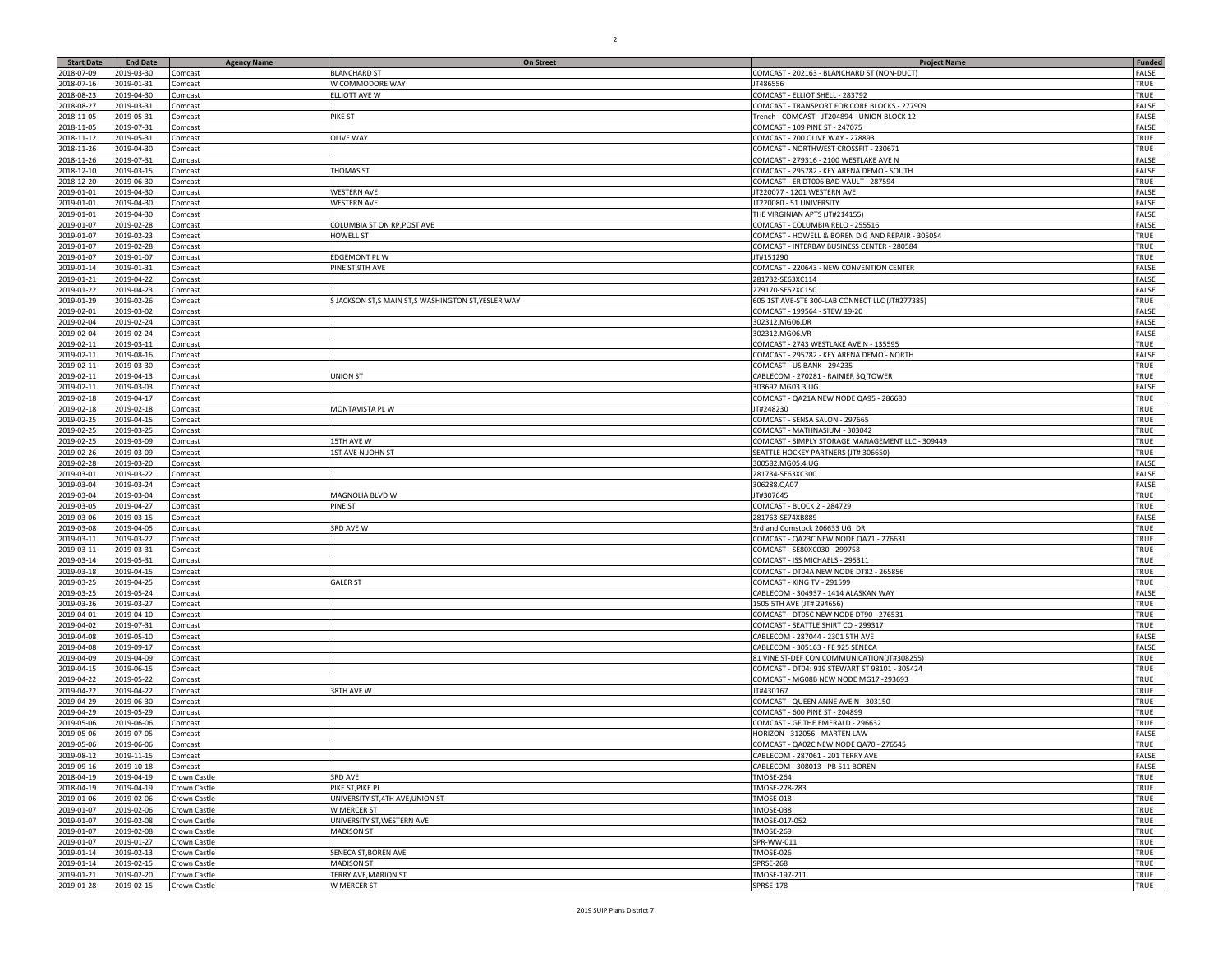| <b>Start Date</b>        | <b>End Date</b>          | <b>Agency Name</b>           | <b>On Street</b>                                          | <b>Project Name</b>                                     | Funded       |
|--------------------------|--------------------------|------------------------------|-----------------------------------------------------------|---------------------------------------------------------|--------------|
| 2019-01-31               | 2019-02-28               | Crown Castle                 | JNION ST, BOREN AVE                                       | TMOSE-215                                               | TRUE         |
| 2019-02-04               | 2019-03-06               | Crown Castle                 | <b>VINE ST</b>                                            | TMOSE-188-233                                           | FALSE        |
| 2019-02-04               | 2019-03-04               | Crown Castle                 | MAIN ST                                                   | <b>TMOSE-287</b>                                        | TRUE         |
| 2019-02-04               | 2019-02-22               | Crown Castle                 | PINE ST, MINOR AVE, MELROSE AVE                           | TMOSE-022-218                                           | TRUE         |
| 2019-02-11               | 2019-03-15               | Crown Castle                 | PIKE PL, STEWART ST                                       | TMOSE-275-277                                           | TRUE         |
| 2019-02-11               | 2019-03-01               | Crown Castle                 | <b>MARION ST</b>                                          | SPRSE-211                                               | TRUE         |
| 2019-02-18<br>2019-02-18 | 2019-03-20<br>2019-03-20 | Crown Castle<br>Crown Castle | <b>2ND AVE, WALL ST</b><br>THOMAS ST                      | <b>TMOSE-010</b><br>CROWN CASTLE - TMOSE-077            | TRUE<br>TRUE |
| 2019-02-18               | 2019-03-20               | Crown Castle                 | 2ND AVE W,W HARRISON ST                                   | CROWN CASTLE - TMOSE-185                                | TRUE         |
| 2019-02-25               | 2019-03-29               | Crown Castle                 | 2ND AVE, STEWART ST                                       | TMOSE-275-276                                           | TRUE         |
| 2019-02-25               | 2019-03-27               | Crown Castle                 | 1ST AVE W                                                 | CROWN CASTLE - TMOSE-178                                | TRUE         |
| 2019-02-25               | 2019-03-27               | Crown Castle                 | <b>CLAY ST</b>                                            | CROWN CASTLE - TMOSE-166 & 234                          | TRUE         |
| 2019-02-25               | 2019-03-27               | Crown Castle                 |                                                           | CROWN CASTLE - TMOSE-063                                | TRUE         |
| 2019-02-25               | 2019-03-22               | Crown Castle                 | LENORA ST                                                 | SPRSE-206                                               | TRUE         |
| 2019-02-26               | 2019-03-28               | Crown Castle                 | DEXTER AVE N                                              | CROWN CASTLE - TMOSE-181                                | TRUE         |
| 2019-02-26               | 2019-03-28               | Crown Castle                 | TAYLOR AVE N, MERCER ST                                   | CROWN CASTLE - TMOSE-180                                | TRUE         |
| 2019-03-01               | 2019-04-01               | Crown Castle                 | 2ND AVE, CHERRY ST                                        | TMOSE-254-268                                           | TRUE         |
| 2019-03-04               | 2019-04-05               | Crown Castle                 | 8TH AVE, SENECA ST                                        | TMOSE-213                                               | TRUE         |
| 2019-03-04               | 2019-04-04               | Crown Castle                 | PIKE ST, 3RD AVE<br>PIKE ST, 7TH AVE                      | TMOSE-016                                               | TRUE<br>TRUE |
| 2019-03-04<br>2019-03-04 | 2019-04-05<br>2019-04-05 | Crown Castle<br>Crown Castle | <b>5TH AVE</b>                                            | TMOSE-051<br><b>TMOSE-260</b>                           | TRUE         |
| 2019-03-04               | 2019-04-05               | Crown Castle                 | 2ND AVE                                                   | TMOSE-267-268                                           | TRUE         |
| 2019-03-04               | 2019-04-05               | Crown Castle                 | 5TH AVE                                                   | TMOSE-261                                               | TRUE         |
| 2019-03-04               | 2019-04-05               | Crown Castle                 | PINE ST, 7TH AVE                                          | TMOSE-257                                               | TRUE         |
| 2019-03-04               | 2019-04-03               | Crown Castle                 | <b>ELLIOTT AVE, VINE ST</b>                               | CROWN CASTLE - TMOSE-046                                | TRUE         |
| 2019-03-04               | 2019-04-03               | Crown Castle                 | <b>MERCER ST</b>                                          | CROWN CASTLE - TMOSE-182                                | FALSE        |
| 2019-03-05               | 2019-05-10               | Crown Castle                 | 4TH AVE                                                   | <b>TMOSE-263</b>                                        | TRUE         |
| 2019-03-05               | 2019-04-05               | Crown Castle                 | 5TH AVE, JAMES ST, 4TH AVE                                | TMOSE-054-253                                           | TRUE         |
| 2019-03-06               | 2019-04-06               | Crown Castle                 | CHERRY ST                                                 | TMOSE-252-254                                           | TRUE         |
| 2019-03-07               | 2019-04-07               | Crown Castle                 | COLUMBIA ST, 3RD AVE                                      | TMOSE-255                                               | TRUE         |
| 2019-03-11               | 2019-04-12               | Crown Castle                 | 2ND AVE                                                   | TMOSE-229                                               | TRUE         |
| 2019-03-11               | 2019-04-12               | Crown Castle                 | DENNY WAY, DEXTER AVE, 7TH AVE                            | CROWN CASTLE - TMOSE-004 & 005                          | TRUE         |
| 2019-03-11               | 2019-04-12               | Crown Castle                 | 1ST AVE                                                   | CROWN CASTLE - TMOSE-235                                | TRUE         |
| 2019-03-11<br>2019-03-11 | 2019-04-11<br>2019-04-11 | Crown Castle<br>Crown Castle | 3RD AVE S,S WASHINGTON ST<br>SMAIN ST, 2ND AVE S          | <b>TMOSE-250</b><br><b>TMOSE-296</b>                    | TRUE<br>TRUE |
| 2019-03-11               | 2019-04-10               | Crown Castle                 | 1ST AVE, CEDAR ST                                         | CROWN CASTLE - TMOSE-008 & 187                          | TRUE         |
| 2019-03-11               | 2019-04-12               | Crown Castle                 |                                                           | <b>SPRSE-235</b>                                        | TRUE         |
| 2019-03-15               | 2019-04-19               | Crown Castle                 | SPRING ST, WESTERN AVE                                    | TMOSE-053-270                                           | TRUE         |
| 2019-03-18               | 2019-04-18               | Crown Castle                 | SENECA ST, 2ND AVE                                        | <b>TMOSE-153</b>                                        | TRUE         |
| 2019-03-18               | 2019-04-19               | Crown Castle                 | PINE ST, 3RD AVE                                          | TMOSE-266-276                                           | TRUE         |
| 2019-03-18               | 2019-04-19               | Crown Castle                 | 2ND AVE, PIKE ST                                          | TMOSE-276-283                                           | TRUE         |
| 2019-03-18               | 2019-04-19               | Crown Castle                 | YESLER WAY                                                | TMOSE-284                                               | TRUE         |
| 2019-03-18               | 2019-04-19               | Crown Castle                 | 4TH AVE                                                   | CROWN CASTLE - TMOSE-170                                | TRUE         |
| 2019-03-18               | 2019-04-19               | Crown Castle                 | LENORA ST, WESTLAKE AVE, 9TH AVE                          | CROWN CASTLE - TMOSE-043                                | TRUE         |
| 2019-03-18               | 2019-04-17               | Crown Castle                 | 2ND AVE, BROAD ST                                         | CROWN CASTLE - TMOSE-186                                | TRUE         |
| 2019-03-18<br>2019-03-18 | 2019-04-17<br>2019-04-17 | Crown Castle                 | <b>1ST AVE, VINE ST</b><br>THOMAS ST                      | CROWN CASTLE - TMOSE-009<br>CROWN CASTLE - TMOSE-067 UG | TRUE<br>TRUE |
| 2019-03-18               | 2019-04-17               | Crown Castle<br>Crown Castle | ELLIOTT AVE, BELL ST                                      | CROWN CASTLE - TMOSE-047 & 048                          | TRUE         |
| 2019-03-18               | 2019-04-17               | Crown Castle                 | BOREN AVE N, REPUBLICAN ST                                | CROWN CASTLE - TMOSE-176                                | TRUE         |
| 2019-03-25               | 2019-04-26               | Crown Castle                 | ENORA ST, 7TH AVE, 8TH AVE                                | CROWN CASTLE - TMOSE-193 & 207                          | TRUE         |
| 2019-03-25               | 2019-04-26               | Crown Castle                 | TH AVE, BELL ST                                           | CROWN CASTLE - TMOSE-172 & 231                          | TRUE         |
| 2019-03-25               | 2019-04-26               | Crown Castle                 | <b>LENORA ST</b>                                          | CROWN CASTLE - TMOSE-199 & 206                          | TRUE         |
| 2019-03-25               | 2019-04-26               | Crown Castle                 | 7TH AVE, BLANCHARD ST                                     | CROWN CASTLE - TMOSE-167 & 168 & 208                    | TRUE         |
| 2019-03-25               | 2019-04-26               | Crown Castle                 | VINE ST                                                   | CROWN CASTLE - TMOSE-163 & 171                          | TRUE         |
| 2019-03-25               | 2019-04-26               | Crown Castle                 | 7TH AVE, STEWART ST                                       | <b>SPRSE-274</b>                                        | TRUE         |
| 2019-03-31               | 2019-04-30               | Crown Castle                 | UNION ST,6TH AVE                                          | TMOSE-258                                               | TRUE         |
| 2019-04-01               | 2019-05-03               | Crown Castle                 | 2ND AVE, VIRGINIA ST, LENORA ST                           | TMOSE-049-050                                           | TRUE         |
| 2019-04-01               | 2019-05-03               | Crown Castle                 | <b>LENORA ST</b>                                          | TMOSE-204                                               | TRUE         |
| 2019-04-01<br>2019-04-08 | 2019-05-03<br>2019-06-07 | Crown Castle<br>Crown Castle | <b>1ST AVE</b><br>PINE ST, 9TH AVE                        | <b>TMOSE-209</b><br><b>TMOSE-256</b>                    | TRUE<br>TRUE |
| 2019-04-08               | 2019-05-10               | Crown Castle                 | MINOR AVE, HOWELL ST                                      | CROWN CASTLE - TMOSE-279 & 280                          | TRUE         |
| 2019-04-15               | 2019-05-17               | Crown Castle                 | 3RD AVE, 4TH AVE, VIRGINIA ST                             | CROWN CASTLE - TMOSE-200 & 201                          | TRUE         |
| 2019-04-15               | 2019-05-17               | Crown Castle                 | TERRY AVE, DENNY WAY                                      | CROWN CASTLE - TMOSE-006                                | TRUE         |
| 2019-04-15               | 2019-05-17               | Crown Castle                 | HOWELL ST,OLIVE WAY,STEWART ST                            | CROWN CASTLE - TMOSE-273 & 274 & 281                    | TRUE         |
| 2019-04-15               | 2019-05-17               | Crown Castle                 | WESTERN AVE, BELL ST                                      | CROWN CASTLE - TMOSE-011                                | TRUE         |
| 2019-04-29               | 2019-05-31               | Crown Castle                 | SPRING ST, SENECA ST, 1ST AVE                             | TMOSE-053                                               | TRUE         |
| 2019-04-29               | 2019-05-31               | Crown Castle                 | <b>WESTERN AVE</b>                                        | TMOSE-052-282                                           | TRUE         |
| 2019-04-29               | 2019-05-31               | Crown Castle                 | LENORA ST,4TH AVE                                         | CROWN CASTLE - TMOSE-013 & 205                          | TRUE         |
| 2019-04-29               | 2019-05-31               | Crown Castle                 | THOMAS ST, WESTLAKE AVE N                                 | CROWN CASTLE - TMOSE-002                                | TRUE         |
| 2019-04-29               | 2019-05-31               | Crown Castle                 | 2ND AVE, BLANCHARD ST, WESTERN AVE                        | CROWN CASTLE - TMOSE-014 & 228                          | TRUE         |
| 2019-04-29<br>2019-05-01 | 2019-05-31<br>2019-06-01 | Crown Castle<br>Crown Castle | UNION ST<br>DENNY WAY, STEWART ST, VIRGINIA ST, BOREN AVE | <b>SPRSE-258</b><br>CROWN CASTLE - TMOSE-189 & 271      | TRUE<br>TRUE |
| 2019-05-06               | 2019-06-07               | Crown Castle                 | HARRISON ST, DEXTER AVE N, REPUBLICAN ST                  | CROWN CASTLE - TMOSE-184                                | TRUE         |
| 2019-05-06               | 2019-06-07               | Crown Castle                 | REPUBLICAN ST                                             | CROWN CASTLE - TMOSE-056                                | TRUE         |
| 2019-05-06               | 2019-06-07               | Crown Castle                 | MINOR AVE N, DENNY WAY                                    | CROWN CASTLE - TMOSE-173                                | TRUE         |
| 2019-05-06               | 2019-05-24               | Crown Castle                 | DEXTER AVE N                                              | TMOSE-004 RELO                                          | TRUE         |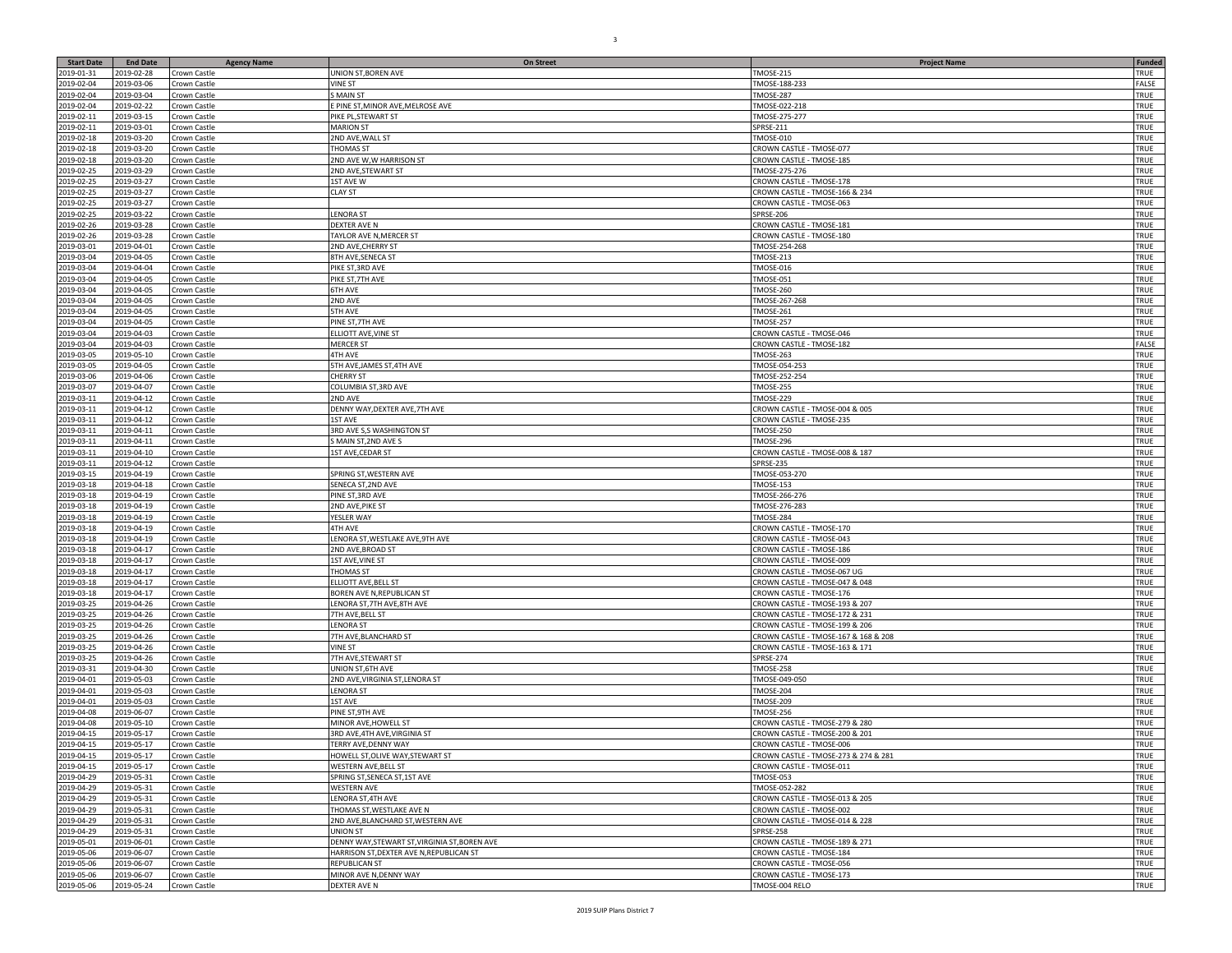| <b>Start Date</b>        | <b>End Date</b>          | <b>Agency Name</b>                                                           | <b>On Street</b>                                       | <b>Project Name</b>                                                                            | <b>Funded</b>  |
|--------------------------|--------------------------|------------------------------------------------------------------------------|--------------------------------------------------------|------------------------------------------------------------------------------------------------|----------------|
| 2019-05-13               | 019-05-24                | Crown Castle                                                                 | <b>NESTLAKE AVE N</b>                                  | CROWN CASTLE - SPRSE-002                                                                       | TRUE           |
| 2019-05-13               | 2019-06-12               | Crown Castle                                                                 |                                                        | CROWN CASTLE - TMOSE-250 TO 296                                                                | TRUE           |
| 2019-05-27               | 2019-06-28               | Crown Castle                                                                 | PIKE PL                                                | TMOSE-203-277                                                                                  | TRUE           |
| 2019-05-27               | 2019-06-28               | Crown Castle                                                                 | <b>BOREN AVE N</b>                                     | CROWN CASTLE - TMOSE-003                                                                       | TRUE           |
| 2019-05-27               | 2019-06-28               | Crown Castle                                                                 | CEDAR ST, 3RD AVE                                      | CROWN CASTLE - TMOSE-007 & 169 & 188 RELO                                                      | TRUE<br>TRUE   |
| 2019-05-30<br>2019-06-01 | 2019-06-30<br>2019-07-01 | Crown Castle<br>Crown Castle                                                 | <b>ENORA ST</b><br><b>IST AVE</b>                      | <b>TMOSE-015</b><br><b>TMOSE-202</b>                                                           | TRUE           |
| 2019-06-03               | 2019-07-03               | Crown Castle                                                                 |                                                        | TMOSE-203 RELO                                                                                 | TRUE           |
| 2019-06-03               | 2019-07-03               | Crown Castle                                                                 |                                                        | CROWN CASTLE - TMOSE-202                                                                       | TRUE           |
| 2019-06-17               | 2019-07-17               | Crown Castle                                                                 |                                                        | TMOSE-229 RELO                                                                                 | TRUE           |
| 2019-06-17               | 2019-07-17               | Crown Castle                                                                 |                                                        | TMOSE-249 (NW-01)                                                                              | TRUE           |
| 2019-06-17               | 2019-07-17               | Crown Castle                                                                 |                                                        | TMOSE-249 RELO                                                                                 | TRUE           |
| 2019-06-17               | 2019-07-17               | Crown Castle                                                                 |                                                        | TMOSE-008-010 (NW-02)                                                                          | TRUE           |
| 2019-06-17               | 2019-07-17               | Crown Castle                                                                 | <b>WESTERN AVE</b>                                     | CROWN CASTLE - TMOSE-277 RELO                                                                  | TRUE           |
| 2019-06-24               | 2019-07-24               | Crown Castle                                                                 | COLUMBIA ST,3RD AVE                                    | TMOSE-255 (NW-05)                                                                              | TRUE           |
| 2019-07-01<br>2019-07-01 | 2019-07-31<br>2019-07-31 | Crown Castle<br>Crown Castle                                                 | 2ND AVE, 3RD AVE, VIRGINIA ST<br>3RD AVE               | TMOSE-049 (NW-03)<br>TMOSE-201-266 (NW-07)                                                     | TRUE<br>TRUE   |
| 2019-07-01               | 2019-07-31               | Crown Castle                                                                 | CHERRY ST, YESLER WAY                                  | TMOSE-154 RELO & 254                                                                           | TRUE           |
| 2019-07-01               | 2019-07-31               | Crown Castle                                                                 | YESLER WAY                                             | TMOSE-250 EXT                                                                                  | TRUE           |
| 2019-07-22               | 2019-08-30               | Crown Castle                                                                 | 3RD AVE                                                | TMOSE-230 RELO                                                                                 | TRUE           |
| 2019-07-22               | 2019-08-21               | Crown Castle                                                                 | SPRING ST                                              | CROWN CASTLE - TMOSE-262                                                                       | TRUE           |
| 2019-07-22               | 2019-08-21               | Crown Castle                                                                 | 2ND AVE                                                | TMOSE-050 (NW-06)                                                                              | TRUE           |
| 2019-07-22               | 2019-08-21               | Crown Castle                                                                 | PIKE ST, 7TH AVE, 3RD AVE                              | TMOSE-016 EXT                                                                                  | TRUE           |
| 2019-09-02               | 2019-10-02               | Crown Castle                                                                 | 4TH AVE                                                | SPR-WW-010                                                                                     | TRUE           |
| 2015-08-05               | 2023-08-05               | Department of Parks and Recreation                                           | <b>ALASKAN WAY</b>                                     | Aquarium Expansion K732492                                                                     | TRUE           |
| 2016-06-06<br>2017-07-02 | 2020-06-06<br>2019-05-01 | Department of Parks and Recreation<br>Department of Parks and Recreation     | <b>ALASKAN WAY</b><br><b>ALASKAN WAY</b>               | Aquarium Major Maintenance Commitment<br>Parks Central Waterfront Piers Rehabilitation K732493 | TRUE<br>TRUE   |
| 2018-01-25               | 2020-09-15               | Department of Parks and Recreation                                           | 32ND AVE W                                             | City Wide Pool Projects - Mounger K730300                                                      | TRUE           |
| 2018-03-01               | 2019-12-01               | Department of Parks and Recreation                                           | 23RD AVE W                                             | Smith Cove Park Development K730311                                                            | TRUE           |
| 2018-03-01               | 2019-12-31               | Department of Parks and Recreation                                           | WESTLAKE AVE N, VALLEY ST                              | Northwest Native Canoe Center Development                                                      | TRUE           |
| 2018-04-01               | 2021-04-01               | Department of Parks and Recreation                                           | 3RD AVE W                                              | Queen Anne Bowl Playfield Turf Replacement K732470                                             | FALSE          |
| 2018-06-01               | 2019-12-31               | Department of Parks and Recreation                                           | <b>JNIVERSITY ST</b>                                   | NMF-First Hill Park Improvement                                                                | TRUE           |
| 2018-10-07               | 2020-08-15               | Department of Parks and Recreation                                           | <b>WESTERN AVE</b>                                     | Victor Steinbrueck Park Renovation                                                             | TRUE           |
| 2018-11-01               | 2019-05-21               | Department of Parks and Recreation                                           |                                                        | Discovery Park Lighthouse Quarters                                                             | TRUE           |
| 2019-01-08               | 2019-03-30               | Department of Parks and Recreation                                           | S MAIN ST                                              | Occidental Timber Pavilion                                                                     | FALSE          |
| 2019-03-12               | 2019-07-31               | Department of Parks and Recreation                                           |                                                        | Fountain Discharge Retrofit K732444                                                            | TRUE           |
| 2019-04-01<br>2019-04-01 | 2019-10-01<br>2020-04-01 | Department of Parks and Recreation<br>Department of Parks and Recreation     | 9TH AVE                                                | Mayfair Park Retaining Wall and Stair Replacement<br>Freeway Park Renovations 2018-19          | FALSE<br>FALSE |
| 2019-05-01               | 2020-04-01               | Department of Parks and Recreation                                           |                                                        | Community Center Renovation-Magnolia                                                           | FALSE          |
| 2019-06-04               | 2020-04-01               | Department of Parks and Recreation                                           | <b>1ST AVE W</b>                                       | Community Center Renovation-Queen Anne                                                         | FALSE          |
| 2019-03-12               | 2019-05-18               | Enwave                                                                       | <b>JAMES ST</b>                                        | Enwave 9                                                                                       | TRUE           |
| 2019-05-01               | 2019-06-30               | Enwave                                                                       | <b>1ST AVE S</b>                                       | Enwave 30                                                                                      | FALSE          |
| 2019-06-01               | 2019-09-01               | Enwave                                                                       | <b>WESTERN AVE</b>                                     | Enwave 41                                                                                      | TRUE           |
| 2019-06-01               | 2019-09-01               | Enwave                                                                       | PINE ST                                                | Enwave 42                                                                                      | FALSE          |
| 2019-07-20               | 2019-08-10               | Enwave                                                                       | <b>MARION ST</b>                                       | Enwave 11                                                                                      | TRUE           |
| 2007-11-20               | 2021-09-30               | Finance and Administration Services                                          |                                                        | FS-2 Soil Remediation                                                                          | TRUE           |
| 2019-08-01<br>2019-10-01 | 2019-08-31<br>2020-05-30 | Finance and Administration Services                                          | <b>5TH AVE</b><br>CHERRY ST                            | SMT Sewer Repair A1APSCHD1                                                                     | TRUE<br>TRUE   |
| 2019-07-02               | 2019-09-14               | Finance and Administration Services<br>King County - Metro Natural Resources | REPUBLICAN ST                                          | <b>SMT Chiller Plant Replacement</b><br>Lake Union Tunnel Gate/Actuator Modification           | TRUE           |
| 2018-05-07               | 2019-06-28               | Port of Seattle                                                              | <b>ALASKAN WAY</b>                                     | P66 Facility Exterior and Interior Modernization                                               | FALSE          |
| 2016-07-01               | 2019-12-31               | Private Development                                                          | ERRY AVE N, JOHN ST                                    | 1001 JOHN ST                                                                                   | TRUE           |
| 2017-01-01               | 2019-06-30               | Private Development                                                          | BOREN AVE N,FAIRVIEW AVE N,WESTLAKE AVE N              | 625 BOREN AVE N                                                                                | TRUE           |
| 2017-01-01               | 2019-08-31               | Private Development                                                          | BOREN AVE N, MERCER ST, VALLEY ST                      | 630 BOREN AVE N                                                                                | TRUE           |
| 2017-06-01               | 2019-05-01               | Private Development                                                          | <b>9TH AVE N</b>                                       | 427 9TH AVE N                                                                                  | TRUE           |
| 2017-06-01               | 2021-06-27               | Private Development                                                          | THOMAS ST, BOREN AVE N, FAIRVIEW AVE N, JOHN ST        | 1120 JOHN ST                                                                                   | TRUE           |
| 2017-06-01<br>2017-06-01 | 2019-12-31               | Private Development                                                          | MINOR AVE, HOWELL ST<br><b>JOHN ST</b>                 | 1200 HOWELL ST<br>1120 JOHN ST                                                                 | TRUE<br>TRUE   |
| 2017-08-15               | 2021-06-27<br>2020-05-13 | Private Development<br>Private Development                                   | 2ND AVE,STEWART ST                                     | 1613 2ND AVE                                                                                   | TRUE           |
| 2017-09-01               | 2019-03-31               | Private Development                                                          | TERRY AVE, BOREN AVE, 9TH AVE, OLIVE WAY, HOWELL ST    | Howell Network Utility Reroute                                                                 | TRUE           |
| 2017-09-01               | 2019-08-30               | Private Development                                                          | DENNY WAY, 9TH AVE N, WESTLAKE AVE N, JOHN ST          | 110 9TH AVE N                                                                                  | TRUE           |
| 2017-09-01               | 2020-03-01               | Private Development                                                          | OLIVE WAY                                              | WSCC Addition - Reconstruction of Olive Way                                                    | FALSE          |
| 2017-10-03               | 2020-12-31               | Private Development                                                          | 5TH AVE, UNIVERSITY ST, 4TH AVE, UNION ST              | 1301 5TH AVE - Rainier Square - merged with 50398                                              | TRUE           |
| 2017-10-03               | 2020-05-29               | Private Development                                                          | 5TH AVE, UNIVERSITY ST, 4TH AVE, UNION ST              | 1301 5TH AVE                                                                                   | TRUE           |
| 2017-10-11               | 2019-10-11               | <b>Private Development</b>                                                   | BTH AVE,7TH AVE,BLANCHARD ST,WESTLAKE AVE,LENORA ST    | <b>2100 7TH AVE</b>                                                                            | TRUE           |
| 2018-01-01               | 2019-10-31               | Private Development                                                          | HARRISON ST, THOMAS ST, DEXTER AVE N, AURORA AVE N     | 333 DEXTER AVE N                                                                               | TRUE           |
| 2018-02-01<br>2018-03-01 | 2020-12-31<br>2020-12-31 | Private Development<br>Private Development                                   | HUBBELL PL, SPRING ST, SENECA ST, 8TH AVE<br>1ST AVE S | 702 SPRING ST<br>421 1ST AVE S                                                                 | TRUE<br>TRUE   |
|                          |                          |                                                                              |                                                        | WSCC Addition - Phase 1- Reroute of Olive Way                                                  |                |
| 2018-05-01               | 2021-05-31               | Private Development                                                          | PINE ST, TERRY AVE, 9TH AVE, HOWELL ST, BOREN AVE      | WSCC Addition - Phase 2 - Construction of Addition - merged with 50464                         | TRUE           |
| 2018-05-01               | 2021-05-01               | Private Development                                                          | PINE ST, TERRY AVE, 9TH AVE, HOWELL ST, BOREN AVE      | <b>1600 9TH AVE</b>                                                                            | TRUE           |
| 2018-05-01               | 2021-05-01               | Private Development                                                          | <b>OLIVE WAY</b>                                       | 1600 9TH AVE                                                                                   | TRUE           |
| 2018-06-01               | 2020-12-31               | Private Development                                                          | DENNY WAY, WALL ST, 6TH AVE                            | 600 Wall St                                                                                    | TRUE           |
| 2018-06-01               | 2019-07-08               | Private Development                                                          | JNIVERSITY ST, SENECA ST, 2ND AVE, 1ST AVE             | 1201 2ND AVE                                                                                   | TRUE           |
| 2018-06-01               | 2021-08-01               | Private Development                                                          | DENNY WAY.MINOR AVE.STEWART ST                         | 1200 STEWART ST                                                                                | TRUE           |
| 2018-06-01               | 2020-08-31               | Private Development                                                          | FAIRVIEW AVE N.MERCER ST.VALLEY ST                     | 609 FAIRVIEW AVE N                                                                             | TRUE           |
| 2018-06-01               | 2019-12-31               | Private Development                                                          | 3RD AVE S,S WASHINGTON ST                              | 123 3RD AVE S                                                                                  | TRUE           |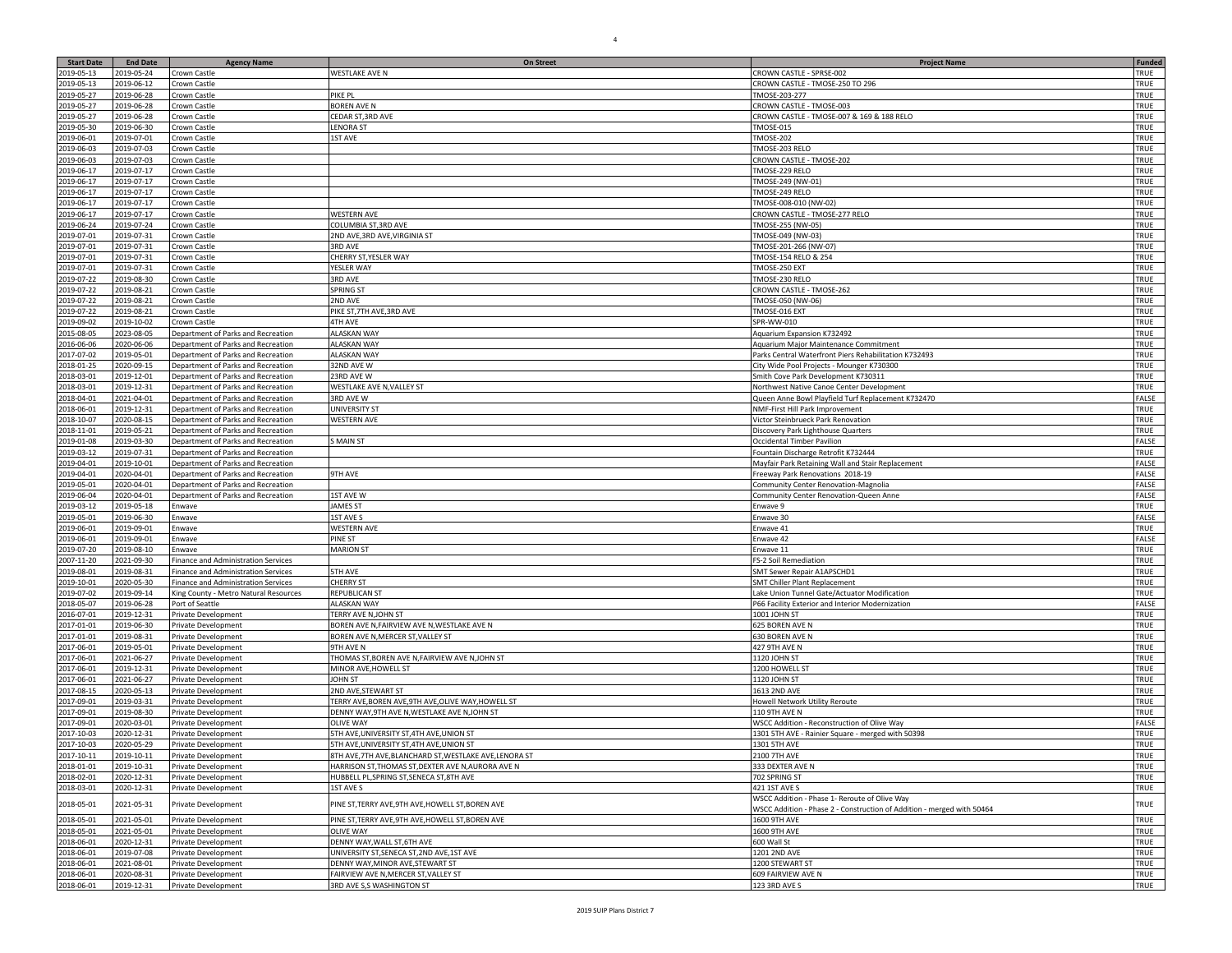| <b>Start Date</b> | <b>End Date</b> | <b>Agency Name</b>        | <b>On Street</b>                                                             | <b>Project Name</b>                                                            | <b>Funded</b> |
|-------------------|-----------------|---------------------------|------------------------------------------------------------------------------|--------------------------------------------------------------------------------|---------------|
| 2018-07-01        | 2021-07-01      | Private Development       | DENNY WAY, BOREN AVE, MINOR AVE, VIRGINIA ST, FAIRVIEW AVE                   | 2014 FAIRVIEW AVE                                                              | TRUE          |
| 2018-07-17        | 2019-12-31      | Private Development       | <b>FHOMAS ST, TERRY AVE N</b>                                                | 300 TERRY AVE N                                                                | TRUE          |
| 2018-08-01        | 2023-08-01      |                           | DENNY WAY, BOREN AVE N, FAIRVIEW AVE N, JOHN ST                              | 1120 DENNY WAY                                                                 | TRUE          |
|                   |                 | Private Development       |                                                                              |                                                                                |               |
| 2018-08-01        | 2019-10-01      | Private Development       | MADISON ST, MARION ST                                                        | 999 3RD AVE                                                                    | TRUE          |
| 2018-10-01        | 2020-10-01      | Private Development       | <b>FERRY AVE, VIRGINIA ST, STEWART ST</b>                                    | 1920 TERRY AVE                                                                 | TRUE          |
| 2018-10-01        | 2020-08-31      | Private Development       | SPRING ST, MADISON ST, 2ND AVE                                               | <b>1015 2ND AVE</b>                                                            | TRUE          |
| 2018-10-06        | 2020-01-06      | Private Development       | DEXTER AVE N                                                                 | 700 DEXTER AVE N                                                               | TRUE          |
| 2018-10-06        | 2020-01-03      | Private Development       | <b>DEXTER AVE N</b>                                                          | 700 DEXTER AVE N                                                               | TRUE          |
| 2018-12-21        | 2019-03-21      | Private Development       | ALASKAN WAY W                                                                | 1201 AMGEN CT W                                                                | TRUE          |
| 2019-01-01        | 2019-04-01      | Private Development       | TH AVE, BELL ST, BATTERY ST, 6TH AVE                                         | 2301 7TH AVE                                                                   | TRUE          |
| 2019-01-01        | 2022-09-30      |                           | MINOR AVE N, REPUBLICAN ST                                                   | 1206 REPUBLICAN ST                                                             | TRUE          |
|                   |                 | Private Development       |                                                                              |                                                                                |               |
| 2019-01-01        | 2021-12-31      | Private Development       | PINE ST, 8TH AVE                                                             | 802 PINE ST                                                                    | TRUE          |
| 2019-01-05        | 2019-04-05      | Private Development       | 8TH AVE, SENECA ST                                                           | 1119 8TH AVE                                                                   | TRUE          |
| 2019-01-22        | 2019-04-22      | Private Development       | <b>ND AVE</b>                                                                | <b>1015 2ND AVE</b>                                                            | TRUE          |
| 2019-02-01        | 2021-08-31      | Private Development       | REPUBLICAN ST                                                                | 1170 REPUBLICAN ST                                                             | TRUE          |
| 2019-02-05        | 2019-08-05      | Private Development       | ALASKAN WAY W                                                                | 1201 AMGEN CTW                                                                 | TRUE          |
| 2019-03-28        | 2019-09-27      | Private Development       | <b>ALASKAN WAY</b>                                                           | 801 ALASKAN WAY                                                                | TRUE          |
| 2019-04-01        | 2020-10-31      | Private Development       | STEWART ST                                                                   | 1121 STEWART ST                                                                | TRUE          |
|                   |                 |                           |                                                                              |                                                                                |               |
| 2019-04-12        | 2019-10-14      | Private Development       | W EMERSON PI                                                                 | 1900 W EMERSON PI                                                              | TRUE          |
| 2019-04-17        | 2019-10-17      | Private Development       | W NICKERSON ST                                                               | 509 W NICKERSON ST                                                             | TRUE          |
| 2019-04-19        | 2019-10-18      | Private Development       | ENORA ST.                                                                    | 2019 BOREN AVE                                                                 | TRUE          |
| 2019-04-20        | 2019-07-20      | Private Development       | DEXTER AVE N                                                                 | 2005 DEXTER AVE N                                                              | TRUE          |
| 2019-04-30        | 2019-07-30      | Private Development       | THOMAS ST, 1ST AVE N, JOHN ST, REPUBLICAN ST                                 | 334 1ST AVE N                                                                  | TRUE          |
| 2019-05-01        | 2021-05-01      | Private Development       | HARRISON ST, YALE AVE N, EASTLAKE AVE E                                      | 330 YALE AVE N                                                                 | TRUE          |
| 2019-05-01        | 2020-09-30      | Private Development       | <b>SJACKSON ST</b>                                                           | 74 S JACKSON ST                                                                | TRUE          |
| 2019-05-11        | 2019-08-11      | Private Development       | JAMES ST, 3RD AVE, 4TH AVE, CHERRY ST                                        | <b>601 4TH AVE</b>                                                             | TRUE          |
|                   |                 |                           | <b>5TH AVE</b>                                                               |                                                                                | FALSE         |
| 2019-06-01        | 2021-06-01      | Private Development       |                                                                              | 2025 5TH AVE                                                                   |               |
| 2019-06-22        | 2019-09-22      | Private Development       | 8TH AVE N                                                                    | <b>215 8TH AVE N</b>                                                           | TRUE          |
| 2019-07-01        | 2021-02-28      | Private Development       | MERCER ST, WESTLAKE AVE N, REPUBLICAN ST                                     | 520 WESTLAKE AVE N                                                             | TRUE          |
| 2019-07-01        | 2019-09-12      | Private Development       | 14TH AVE W,W NEWTON ST                                                       | 1311 W NEWTON ST                                                               | TRUE          |
| 2019-07-24        | 2019-10-24      | Private Development       | 12TH AVE W                                                                   | 2214 12TH AVE W                                                                | TRUE          |
| 2019-08-01        | 2021-09-30      | Private Development       | <b>5TH AVE</b>                                                               | 1903 5TH AVE                                                                   | TRUE          |
| 2019-08-01        | 2021-07-31      | Private Development       | <b>BATTERY ST</b>                                                            | 303 BATTERY ST                                                                 | TRUE          |
| 2019-08-06        | 2019-11-06      | Private Development       | <b>ALASKAN WAY</b>                                                           | 801 ALASKAN WAY                                                                | TRUE          |
|                   |                 |                           |                                                                              |                                                                                | TRUE          |
| 2019-08-17        | 2019-11-17      | Private Development       | COLUMBIA ST, 3RD AVE, MARION ST                                              | 801 3RD AVE                                                                    |               |
| 2019-08-31        | 2019-11-30      | Private Development       | W WHEELER ST                                                                 | 1700 W WHEELER ST                                                              | TRUE          |
| 2019-09-01        | 2021-07-01      | Private Development       | <b>BOREN AVE</b>                                                             | 1930 BOREN AVE                                                                 | TRUE          |
| 2019-09-04        | 2020-03-04      | Private Development       | ALASKAN E RDWY WAY                                                           | 60 YESLER WAY                                                                  | TRUE          |
| 2019-10-01        | 2020-10-01      | Private Development       | MINOR AVE, STEWART ST                                                        | 1901 MINOR AVE                                                                 | TRUE          |
| 2019-10-01        | 2020-10-01      | Private Development       | MINOR AVE, VIRGINIA ST, STEWART ST                                           | 1901 MINOR AVE                                                                 | TRUE          |
| 2019-10-01        | 2021-12-31      | Private Development       | <b>BOREN AVE</b>                                                             | 1916 BOREN AVE                                                                 | TRUE          |
| 2019-10-09        | 2020-04-09      | Private Development       | 4TH AVE N                                                                    | 2100 4TH AVE N                                                                 | TRUE          |
| 2019-11-02        | 2020-02-02      | Private Development       | 4TH AVE                                                                      | 2208 4TH AVE                                                                   | TRUE          |
|                   |                 |                           |                                                                              |                                                                                |               |
| 2019-12-06        | 2020-03-06      | Private Development       | 3RD AVE W                                                                    | 3460 3RD AVE W                                                                 | TRUE          |
| 2019-12-18        | 2020-03-18      | Private Development       | 23RD AVE W                                                                   | 3410 23RD AVE W                                                                | TRUE          |
| 2018-03-01        | 2019-11-30      | Puget Sound Energy        | <b>IST AVE, STEWART ST</b>                                                   | C3 1st and Stewart                                                             | TRUE          |
| 2018-05-22        | 2019-11-30      | Puget Sound Energy        | 1ST AVE                                                                      | C3 1st and Union                                                               | FALSE         |
| 2018-06-01        | 2019-11-30      | <b>Puget Sound Energy</b> | PINE ST, 1ST AVE                                                             | C3 Pine St Main Replacements                                                   | FALSE         |
| 2018-06-05        | 2019-11-30      | Puget Sound Energy        | <b>STEWART ST</b>                                                            | C3 Low Pressure Relocation                                                     | FALSE         |
| 2018-07-02        | 2019-02-28      | <b>Puget Sound Energy</b> | FAIRVIEW AVE N, REPUBLICAN ST                                                | 433 Fairview Ave N - 2018 CRM DuPont Pipe Replacement                          | TRUE          |
| 2018-08-06        | 2019-05-31      | <b>Puget Sound Energy</b> | THOMAS ST, HARRISON ST, TERRY AVE N, WESTLAKE AVE N                          | 1000 Thomas St - 2018 PRP Dupont Pipe Replacement                              | TRUE          |
| 2018-08-13        | 2019-04-30      | <b>Puget Sound Energy</b> | <b>WESTERN AVE</b>                                                           | OuPont Segment 1245 109101897                                                  | TRUE          |
|                   |                 |                           |                                                                              |                                                                                |               |
| 2018-08-21        | 2019-11-30      | <b>Puget Sound Energy</b> | <b>1ST AVE</b>                                                               | C3 Service Regulator Replacement                                               | FALSE         |
| 2018-09-10        | 2019-07-31      | <b>Puget Sound Energy</b> | 7TH AVE,HARRISON ST,BELL ST,DENNY WAY,5TH AVE,THOMAS ST,DEXTER AVE N,JOHN ST | 975 John St - 2018 PRP Dupont Pipe Replacement                                 | TRUE          |
| 2019-01-02        | 2019-07-31      | Puget Sound Energy        | <b>OLIVE WAY</b>                                                             | DuPont Segment Replacement                                                     | TRUE          |
| 2019-02-26        | 2019-02-28      | <b>Puget Sound Energy</b> | S WASHINGTON ST                                                              | 201 1st Ave S - 109096836                                                      | TRUE          |
| 2019-03-05        | 2019-03-31      | <b>Puget Sound Energy</b> | LENORA ST, DENNY WAY, BOREN AVE N                                            | GAS Main and Service Install                                                   | FALSE         |
| 2019-03-14        | 2019-04-30      | Puget Sound Energy        |                                                                              | Gas Main and Service Install                                                   | FALSE         |
| 2019-03-25        | 2019-04-05      | <b>Puget Sound Energy</b> |                                                                              | Gas Main and Service Instal                                                    | FALSE         |
| 2019-03-26        | 2019-04-30      | <b>Puget Sound Energy</b> |                                                                              | 2nd Ave and Spring St Liquid Seal (LP)                                         | FALSE         |
| 2019-04-02        | 2019-04-06      | <b>Puget Sound Energy</b> |                                                                              | <sup>4""</sup> Gas Main install                                                | TRUE          |
| 2019-04-08        | 2019-07-31      |                           | 5TH AVE, UNIVERSITY ST                                                       | Gas Main Install                                                               | FALSE         |
|                   |                 | <b>Puget Sound Energy</b> |                                                                              |                                                                                |               |
| 2019-04-08        | 2019-04-26      | <b>Puget Sound Energy</b> |                                                                              | Gas Main and Service Install                                                   | FALSE         |
| 2019-04-09        | 2019-04-20      | Puget Sound Energ         |                                                                              | Gas Main and Service Install                                                   | FALSE         |
| 2019-04-15        | 2019-05-12      | <b>Puget Sound Energy</b> | LENORA ST,4TH AVE                                                            | Gas Main Reinforcement (Arrive' Tower)                                         | FALSE         |
| 2019-04-16        | 2019-04-30      | <b>Puget Sound Energy</b> | 1ST AVE                                                                      | Center City Streetcar Gas Relocates                                            | TRUE          |
| 2019-05-14        | 2019-06-15      | <b>Puget Sound Energy</b> | THOMAS ST, DENNY WAY, AURORA AVE N, JOHN ST                                  | PSE - North Surface Street Opportunity                                         | TRUE          |
| 2019-07-01        | 2019-08-31      | <b>Puget Sound Energy</b> | W BERTONA ST, 3RD AVE W                                                      | 3307 3rd Ave W - 109108318                                                     | TRUE          |
| 2019-07-02        | 2019-07-13      | <b>Puget Sound Energy</b> | FAIRVIEW AVE N, REPUBLICAN ST                                                | Install Drip Pot & Reroute 2"" gas main 109089995                              | TRUE          |
| 2019-07-09        | 2019-08-31      | <b>Puget Sound Energy</b> |                                                                              | Inwave Meter Replacement                                                       | TRUE          |
|                   |                 |                           |                                                                              |                                                                                |               |
| 2019-07-16        | 2019-10-31      | <b>Puget Sound Energy</b> | 1ST AVE                                                                      | Center City Streetcar Gas Relocates 109101213                                  | TRUE          |
| 2019-09-03        | 2019-09-15      | Puget Sound Energy        | 9TH AVE                                                                      | Gas Main Install - Reinforcement                                               | <b>FALSE</b>  |
| 2019-11-18        | 2019-11-22      | <b>Puget Sound Energy</b> | <b>MADISON ST</b>                                                            | 515 Madison St - 2018 PRP Dupont Pipe Replacement                              | FALSE         |
| 2017-09-29        | 2019-01-31      | SDOT CPRS & PDD           |                                                                              | Alaskan Way Main Corridor - FW Plan/Other Potential Proj - Pergola Restoration | TRUE          |
| 2017-11-30        | 2020-03-02      | SDOT CPRS & PDD           | <b>ALASKAN WAY</b>                                                           | Pier 62/63 Rebuild                                                             | TRUE          |
| 2018-07-01        | 2019-07-31      | SDOT CPRS & PDD           | N 34TH ST, FLORENTIA ST                                                      | Bridge Safety Analysis - Fremont Bridge                                        | FALSE         |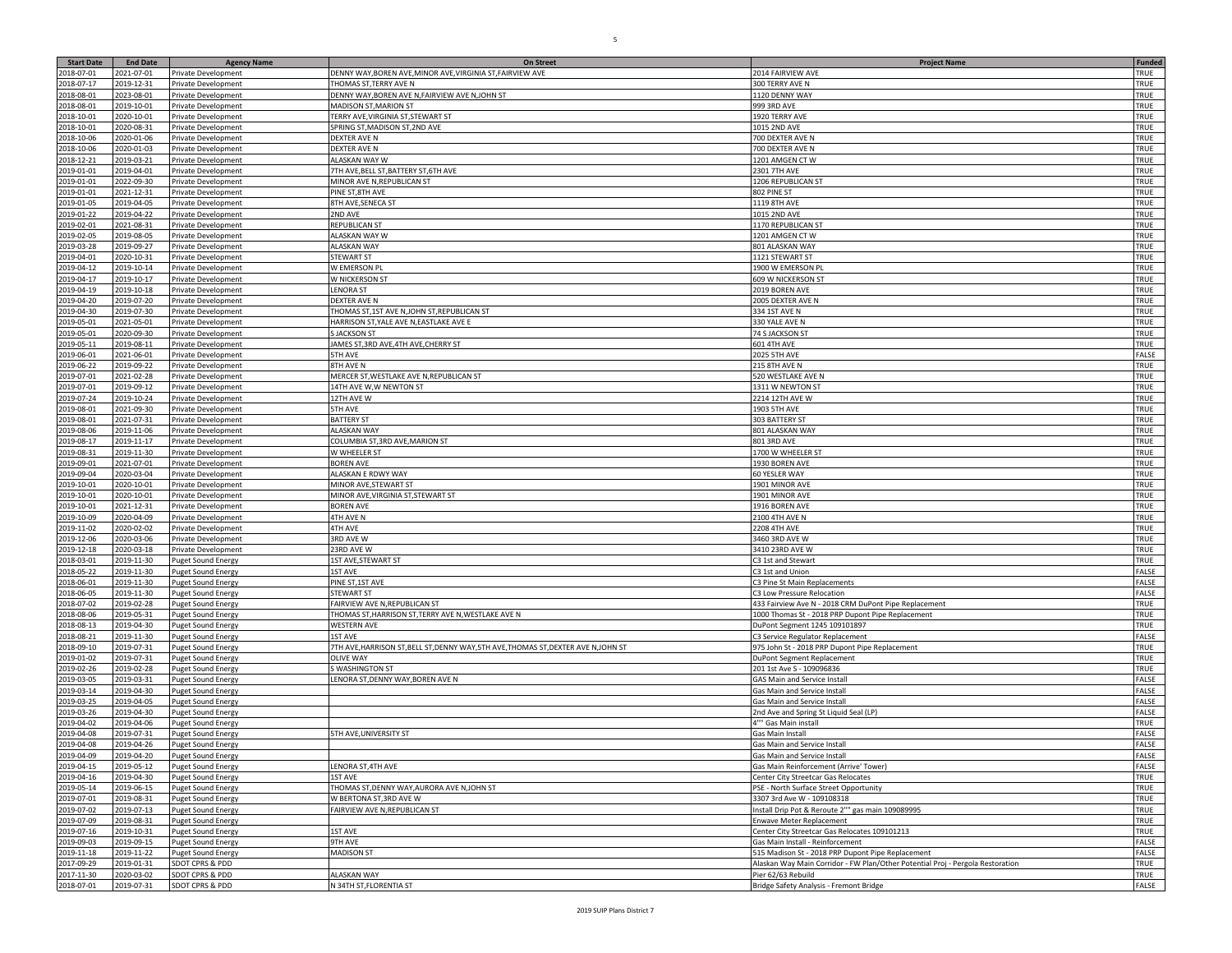| <b>Start Date</b>        | <b>End Date</b>          | <b>Agency Name</b>                                                       | <b>On Street</b>                                                                                                                         | <b>Project Name</b>                                                                        | <b>Funded</b>  |
|--------------------------|--------------------------|--------------------------------------------------------------------------|------------------------------------------------------------------------------------------------------------------------------------------|--------------------------------------------------------------------------------------------|----------------|
| 2018-08-15               | 2019-01-30               | SDOT CPRS & PDD                                                          | COLUMBIA ST                                                                                                                              | Hazard Mitigation - Areaways - Columbia St Areaway Repair                                  | TRUE           |
| 2018-09-01               | 2019-02-01               | SDOT CPRS & PDD                                                          | 3RD AVE S, 3RD AVE                                                                                                                       | 3rd Avenue - 3rd Ave                                                                       | FALSE          |
| 2018-09-01               | 2019-03-01               | <b>SDOT CPRS &amp; PDD</b>                                               | ALASKAN WAY S                                                                                                                            | Habitat Beach (part of Pier 62/63 Rebuild Project)                                         | TRUE           |
| 2018-10-17               | 2019-09-28               | SDOT CPRS & PDD                                                          | 36TH AVE W, 37TH AVE W                                                                                                                   | W Dravus Stairway Rail Upgrade                                                             | FALSE          |
| 2018-11-01               | 2019-10-31               | SDOT CPRS & PDD                                                          | HUBBELL PL                                                                                                                               | Metal sidewalk inlay for Freeway Park signage                                              | FALSE          |
| 2018-12-03               | 2019-03-01               | SDOT CPRS & PDD                                                          | DENNY WAY,CLAY ST,SW ROXBURY ST,E COLUMBIA ST,S GRAHAM ST,BEACON AVE S,35TH AVE SW                                                       | Vision Zero - 2017 Spot Improvements - Contract 2                                          | TRUE           |
| 2018-12-06               | 2020-02-26               | <b>SDOT CPRS &amp; PDD</b>                                               | FAIRVIEW AVE E,EASTLAKE AVE E,ALOHA ST,FAIRVIEW AVE N                                                                                    | BRR Ph I - Fairview Ave N                                                                  | TRUE           |
| 2019-01-01               | 2020-12-01               | <b>SDOT CPRS &amp; PDD</b>                                               | PINE ST                                                                                                                                  | Pike/Pine Multimodal Corridor - Pine - Merged w/45212                                      | FALSE          |
| 2019-01-01               | 2020-12-01               | SDOT CPRS & PDD                                                          | PIKE ST                                                                                                                                  | Pike/Pine Multimodal Corridor - Pike - Merged w/ 45212                                     | FALSE          |
| 2019-01-01               | 2019-12-31               | SDOT CPRS & PDD                                                          | SPRING ST                                                                                                                                | Spring Street Bike Lanes - Merged with 45200                                               | TRUE           |
| 2019-01-01               | 2019-04-30               | SDOT CPRS & PDD                                                          | 4TH AVE                                                                                                                                  | 4th Avenue Transit Improvements: Seneca Queue Jump                                         | FALSE          |
| 2019-01-01<br>2019-01-01 | 2019-04-30<br>2019-06-30 | SDOT CPRS & PDD                                                          | <b>4TH AVE</b>                                                                                                                           | 4th Avenue Transit Improvements: Union - Pike Dual Bus Lane                                | FALSE<br>FALSE |
|                          | 2020-12-31               | SDOT CPRS & PDD<br><b>SDOT CPRS &amp; PDD</b>                            | 15TH EMERSON RP, W NICKERSON ST, 15TH AVE W ON RP, NICKERSON TURN RD                                                                     | Bridge Safety Analysis - Ballard Bridge South<br><b>BMP - Eastlake Protected Bike Lane</b> | FALSE          |
| 2019-01-01<br>2019-01-01 | 2019-04-02               | SDOT CPRS & PDD                                                          | <b>EASTLAKE AVE E</b><br><b>WESTERN AVE</b>                                                                                              | Western Ave Crosswalks                                                                     | TRUE           |
|                          |                          |                                                                          | 11TH AVE NE, NE 80TH ST, 52ND AVE NE, E VALLEY ST, NE 63RD ST, NE 68TH ST, QUEEN ANNE DR, NE 77TH ST, LATONA AVE                         |                                                                                            |                |
| 2019-01-01               | 2019-12-31               | SDOT CPRS & PDD                                                          | NE,4TH AVE NE, NE 65TH ST,1ST AVE NE, FREMONT AVE N, VALLEY ST                                                                           | 2019 CSR Curb Ramps                                                                        | FALSE          |
| 2019-01-01               | 2019-06-30               | SDOT CPRS & PDD                                                          | W ROY ST                                                                                                                                 | 1st Ave W and W Roy St Crosswalk                                                           | TRUE           |
| 2019-01-01               | 2019-08-31               | SDOT CPRS & PDD                                                          |                                                                                                                                          | Metal Inlay                                                                                | FALSE          |
| 2019-01-01               | 2019-07-31               | SDOT CPRS & PDD                                                          | <b>SENECA ST</b>                                                                                                                         | Crosswalk Refresh and Metal Inlay Freeway Park Sign                                        | FALSE          |
| 2019-01-01               | 2019-10-31               | SDOT CPRS & PDD                                                          |                                                                                                                                          | Freeway Park bronze metal inlay sigr                                                       | FALSE          |
| 2019-01-01               | 2019-12-31               | SDOT CPRS & PDD                                                          |                                                                                                                                          | Crosswalk Design and curb ramps                                                            | FALSE          |
| 2019-01-02               | 2019-09-30               | SDOT CPRS & PDD                                                          | <b>ENORA ST</b>                                                                                                                          | RapidRide C Extension - Lenora 9999-36                                                     | TRUE           |
| 2019-02-15               | 2019-03-30               | <b>SDOT CPRS &amp; PDD</b>                                               | 5TH AVE, PIKE ST, MARION ST, 6TH AVE                                                                                                     | 5th/6th Ave Northbound Transit Pathway                                                     | FALSE          |
| 2019-03-01               | 2019-09-03               | SDOT CPRS & PDD                                                          | 2ND AV ET S,6TH AVE S                                                                                                                    | One Center City - South End Connection PBI                                                 | TRUE           |
| 2019-03-01               | 2019-08-23               | SDOT CPRS & PDD                                                          | DENNY WAY, BELL ST, WESTLAKE AVE N                                                                                                       | Market to MOHAI                                                                            | FALSE          |
| 2019-03-01               | 2019-10-31               | SDOT CPRS & PDD                                                          | 7TH AVE, UNION ST                                                                                                                        | Curb Ramps with metal inlay wayfinding designs for Freeway Park and Crosswalk:             | TRUE           |
| 2019-03-01               | 2019-11-30               | SDOT CPRS & PDD                                                          | <b>UNIVERSITY ST</b>                                                                                                                     | Install Metal Inlay Wayfinding signage at top of curb ramp for NSF project - Freeway Park  | FALSE          |
| 2019-03-02               | 2019-03-03               | SDOT CPRS & PDD                                                          | 3RD AVE                                                                                                                                  | AAC 3rd Ave Pole Replacement                                                               | TRUE           |
| 2019-03-31               | 2020-12-31               | SDOT CPRS & PDD                                                          |                                                                                                                                          | 33rd Ave W Railroad Bike/ Pedestrian Bridge Project                                        | TRUE           |
| 2019-04-02               | 2019-11-16               | SDOT CPRS & PDD                                                          | PIKE ST                                                                                                                                  | Pike St Connector                                                                          | TRUE           |
| 2019-05-01               | 2019-11-30               | SDOT CPRS & PDD                                                          |                                                                                                                                          | IDS Hub Bus Stop Improvement                                                               | FALSE          |
| 2019-05-01               | 2019-06-30               | SDOT CPRS & PDD                                                          | DEXTER AVE N                                                                                                                             | Dexter Ave Bike Lane Reconfiguration                                                       | FALSE          |
| 2019-05-15               | 2019-09-13               | SDOT CPRS & PDD                                                          | 8TH AVE                                                                                                                                  | One Center City - 8th Ave Protected Bike Lane Phase 2                                      | TRUE           |
| 2019-05-15               | 2019-09-03               | SDOT CPRS & PDD                                                          | 8TH AVE                                                                                                                                  | 8th Ave PBL Phase 1                                                                        | TRUE           |
| 2019-05-16               | 2019-12-20               | <b>SDOT CPRS &amp; PDD</b>                                               | W HOWE ST                                                                                                                                | BSR Ph III - W Howe St Bridge                                                              | TRUE           |
| 2019-06-01               | 2019-12-31               | SDOT CPRS & PDD                                                          | <b>4TH AVE</b>                                                                                                                           | OCC 4th Avenue Transit Improvements: Pike to Pine Bus Zone Operations Improvements         | FALSE          |
| 2019-06-01               | 2019-10-31               | SDOT CPRS & PDD                                                          |                                                                                                                                          | DS Hub Bus Stop Sidewalk Replacement on 2nd                                                | FALSE          |
| 2019-06-01               | 2019-11-30               | SDOT CPRS & PDD                                                          | 2ND AV ET S,S JACKSON ST                                                                                                                 | Jackson & 2nd Crosswalk & Curbramps                                                        | FALSE          |
| 2019-07-01               | 2023-06-30               | SDOT CPRS & PDD                                                          | ELLIOTT AVE, ALASKAN WAY, COLUMBIA ST, ALASKAN WAY S, BLANCHARD ST, LENORA ST, WESTERN AVE, YESLER WAY, SENECA<br>ST, ALASKAN E RDWY WAY | Alaskan Way Main Corridor                                                                  | TRUE           |
| 2019-07-01               | 2019-11-30               | SDOT CPRS & PDD                                                          | <b>COLUMBIA ST</b>                                                                                                                       | Columbia St Improvements (part of Alaskan Way Main Corridor Project)                       | TRUE           |
| 2019-07-08               | 2019-09-30               | SDOT CPRS & PDD                                                          | 9TH AVE N                                                                                                                                | Center City - 9th Ave N Protected Bike Lane (S)                                            | TRUE           |
| 2019-08-01               | 2019-12-31               | <b>SDOT CPRS &amp; PDD</b>                                               | S JACKSON ST                                                                                                                             | IDS Hub Sidewalk Expansion for Sounder Station                                             | FALSE          |
| 2017-06-21               | 2019-12-20               | SDOT Maintenance Operations                                              | W GOVERNMENT WAY                                                                                                                         | AMM HMA W Government Way_34th to 32nd                                                      | TRUE           |
| 2017-06-21               | 2019-12-20               | <b>SDOT Maintenance Operations</b>                                       | MAGNOLIA BLVD W                                                                                                                          | AMM HMA Magnolia Blvd W                                                                    | TRUE           |
| 2018-01-02               | 2019-10-12               | <b>SDOT Maintenance Operations</b>                                       | <b>VIEWMONT WAY W</b>                                                                                                                    | AMM HMA Viewmont Way W_Edgemont Pl W to 2235 Viewmont                                      | TRUE           |
| 2019-01-01               | 2019-12-31               | <b>SDOT Maintenance Operations</b>                                       | THORNDYKE AVE W                                                                                                                          | AMM Thorndyke Ave W_Halladay to 23rd                                                       | TRUE           |
| 2019-01-01               | 2019-12-31               | <b>SDOT Maintenance Operations</b>                                       |                                                                                                                                          | AMM Gilman Dr W 13th to 14th                                                               | TRUE           |
| 2019-01-01               | 2019-12-31               | <b>SDOT Maintenance Operations</b>                                       | WEST VIEWMONT WAY W                                                                                                                      | AMM W Viewmont Way W_2235 W Vwmnt Way to Parkmont                                          | TRUE           |
| 2019-01-01               | 2020-12-18               | <b>SDOT Maintenance Operations</b>                                       | W GALER ST                                                                                                                               | AMM HMA W Galer St_4th Ave W to 6th Ave W                                                  | TRUE           |
| 2019-01-01               | 2020-12-18               | <b>SDOT Maintenance Operations</b>                                       | <b>6TH AVE W</b>                                                                                                                         | AMM HMA 6th Ave W_W Blaine St to W Galer St                                                | TRUE           |
| 2019-01-01               | 2019-12-31               | <b>SDOT Maintenance Operations</b>                                       | THORNDYKE AVE W                                                                                                                          | 2019 AMM Curb Ramps                                                                        | FALSE          |
| 2019-01-01               | 2019-12-31               | <b>SDOT Maintenance Operations</b>                                       | 14TH AVE W, GILMAN DR W                                                                                                                  | 2019 AMM Curb Ramps                                                                        | FALSE          |
| 2019-01-01               | 2019-12-31               | <b>SDOT Maintenance Operations</b>                                       | CONSTANCE DR W, MONTAVISTA PL W, WEST VIEWMONT WAY W<br>W GALER ST,6TH AVE W                                                             | 2019 AMM Curb Ramps                                                                        | FALSE          |
| 2019-01-01<br>2019-01-01 | 2019-12-31<br>2019-12-31 | <b>SDOT Maintenance Operations</b><br><b>SDOT Maintenance Operations</b> |                                                                                                                                          | 2019 AMM Curb Ramps                                                                        | FALSE<br>FALSE |
| 2019-01-07               | 2019-04-30               | <b>SDOT Maintenance Operations</b>                                       | W BOSTON ST,14TH AVE W<br><b>WESTLAKE AVE N</b>                                                                                          | 2019 NASSRR Curb Ramps<br><b>SSRP Sidewalk Repair</b>                                      | TRUE           |
| 2019-01-31               | 2019-12-31               | SDOT Maintenance Operations                                              | W GOVERNMENT WAY                                                                                                                         | 2019 AMM Curb Ramps                                                                        | TRUE           |
| 2018-02-18               | 2019-11-23               | SDOT PCCO                                                                | <b>STEWART ST</b>                                                                                                                        | 1613 2nd Ave Crane                                                                         | FALSE          |
| 2019-01-01               | 2020-09-30               | SDOT PCCO                                                                | 1ST AVE W                                                                                                                                | 412 2nd Ave W                                                                              | FALSE          |
| 2019-08-01               | 2020-11-25               | SDOT PCCO                                                                |                                                                                                                                          | 108 2nd Ave Ext S - Chief Seattle Club                                                     | FALSE          |
| 2017-12-01               | 2019-03-30               | <b>SDOT Transit and Mobility</b>                                         | <b>TERRY AVE N</b>                                                                                                                       | SLU Streetcar Channelization                                                               | TRUE           |
| 2018-09-04               | 2019-03-31               | <b>SDOT Transit and Mobility</b>                                         | BLANCHARD ST                                                                                                                             | <b>Blanchard Street Transit Lane Markings</b>                                              | FALSE          |
| 2018-09-21               | 2019-03-31               | <b>SDOT Transit and Mobility</b>                                         | HOWELL ST                                                                                                                                | Howell Bus Lane Relocation                                                                 | TRUE           |
| 2018-09-28               | 2019-03-31               | <b>SDOT Transit and Mobility</b>                                         | <b>LENORA ST</b>                                                                                                                         | Lenora Street @ 6th Avenue Curb Modification                                               | FALSE          |
| 2018-09-28               | 2019-03-31               | <b>SDOT Transit and Mobility</b>                                         | <b>LENORA ST</b>                                                                                                                         | Lenora Street @ 4th Avenue Zone                                                            | TRUE           |
| 2018-09-29               | 2019-03-31               | <b>SDOT Transit and Mobility</b>                                         | <b>LENORA ST</b>                                                                                                                         | Lenora Transit Only Lane                                                                   | TRUE           |
| 2018-10-04               | 2019-12-31               | <b>SDOT Transit and Mobility</b>                                         | <b>WESTLAKE AVE</b>                                                                                                                      | Southbound Westlake @ Denny Zone Expansion                                                 | TRUE           |
| 2019-02-19               | 2019-12-31               | <b>SDOT Transit and Mobility</b>                                         | 3RD AVE W                                                                                                                                | 3rd Ave W and W Armour Street Transit Stop Improvement                                     | TRUE           |
| 2019-02-19               | 2019-12-31               | <b>SDOT Transit and Mobility</b>                                         | 3RD AVE W                                                                                                                                | 3rd Ave W and W McGraw St                                                                  | TRUE           |
| 2019-02-19               | 2019-12-31               | <b>SDOT Transit and Mobility</b>                                         | 3RD AVE W                                                                                                                                | 3rd Ave W and W Smith St Bus Zone Improvement                                              | TRUE           |
| 2019-01-01               | 2019-12-31               | <b>SDOT Transportation Operations</b>                                    | <b>S JACKSON ST</b>                                                                                                                      | YVYC 2019 - 2nd Ave Ext S & S Jackson St APS                                               | TRUE           |
| 2019-01-01               | 2019-12-31               | <b>SDOT Transportation Operations</b>                                    | 5TH AVE, DENNY WAY                                                                                                                       | YVYC 2019 - 5th Ave & Denny Way crossing improvement                                       | TRUE           |
| 2019-01-01               | 2019-12-31               | <b>SDOT Transportation Operations</b>                                    | W FULTON ST, 3RD AVE W                                                                                                                   | YVYC 2019 - 3rd Ave NW & Fulton curb bulb                                                  | TRUE           |
| 2019-01-01               | 2019-12-31               | <b>SDOT Transportation Operations</b>                                    | ELLIOTT AVE, LENORA ST, BLANCHARD ST, WESTERN AVE                                                                                        | YVYC 2019 - Western Ave Belltown curb bulbs                                                | TRUE           |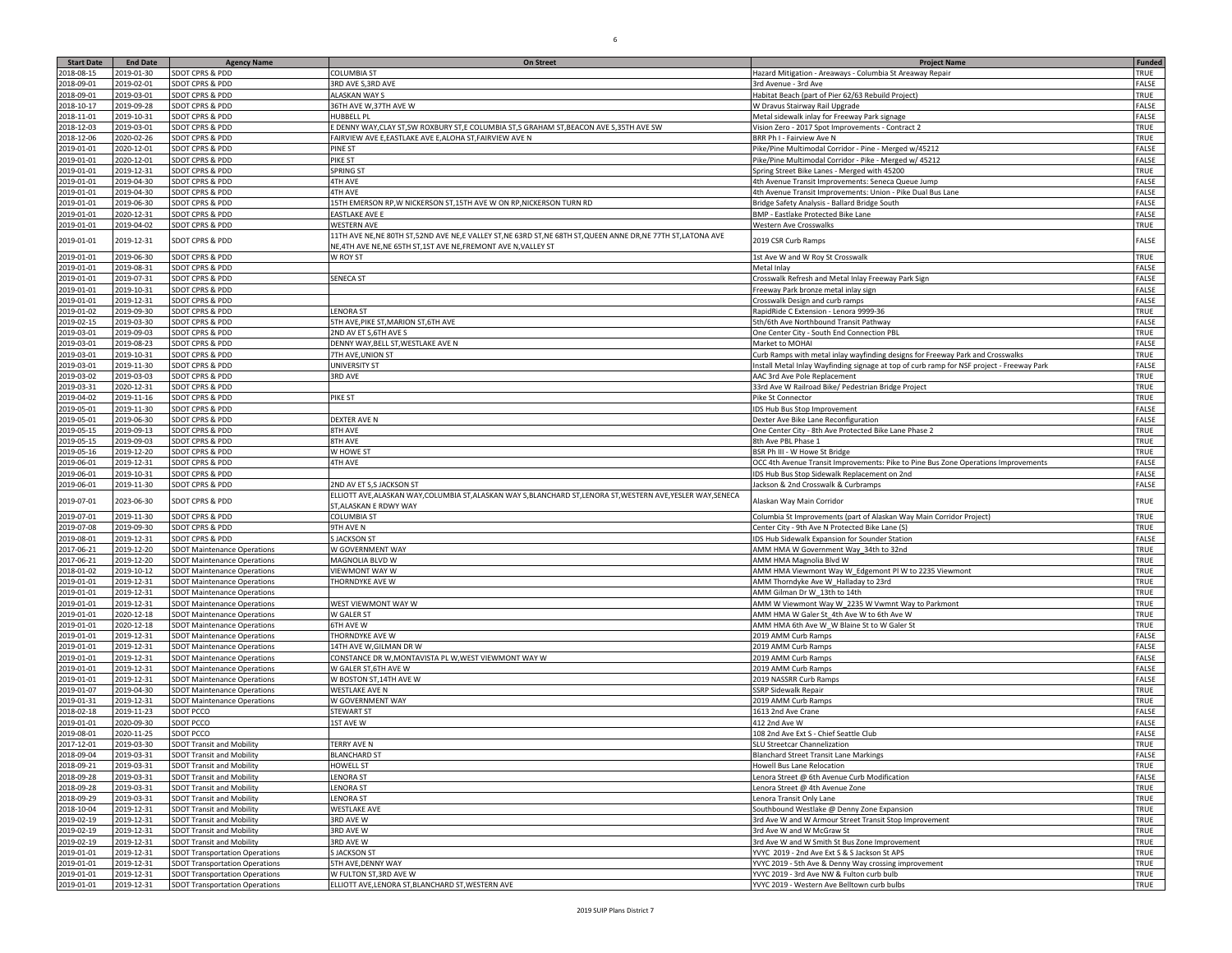|                   | <b>End Date</b> |                    |                                                                                                                                                                                                                                                                                                                                                                                                                                                  |                                                              | <b>Funded</b> |
|-------------------|-----------------|--------------------|--------------------------------------------------------------------------------------------------------------------------------------------------------------------------------------------------------------------------------------------------------------------------------------------------------------------------------------------------------------------------------------------------------------------------------------------------|--------------------------------------------------------------|---------------|
| <b>Start Date</b> |                 | <b>Agency Name</b> | <b>On Street</b>                                                                                                                                                                                                                                                                                                                                                                                                                                 | <b>Project Name</b>                                          |               |
| 012-01-01         | 022-12-31       | Seattle Center     |                                                                                                                                                                                                                                                                                                                                                                                                                                                  | Open Space Restoration and Repair S9704                      | TRUE          |
| 012-01-01         | 2022-12-31      | Seattle Center     |                                                                                                                                                                                                                                                                                                                                                                                                                                                  | Waste/Recycle Center, Warehouse and Shops Improvements S9801 | FALSE         |
| 012-01-01         | 2022-12-31      | Seattle Center     |                                                                                                                                                                                                                                                                                                                                                                                                                                                  | KeyArena Improvements & Repairs S9901                        | TRUE          |
| 012-01-01         | 2022-12-31      | Seattle Center     |                                                                                                                                                                                                                                                                                                                                                                                                                                                  | Theatre Improvements and Repairs S9604                       | TRUE          |
| 012-01-01         | 2022-12-31      | Seattle Center     |                                                                                                                                                                                                                                                                                                                                                                                                                                                  | eattle Center Long Range Investment Plan S0703               | TRUE          |
| 012-01-01         | 2022-12-31      | Seattle Center     |                                                                                                                                                                                                                                                                                                                                                                                                                                                  | un Forest Site Restoration S0901                             | FALSE         |
| 012-01-01         | 2022-12-31      | Seattle Center     |                                                                                                                                                                                                                                                                                                                                                                                                                                                  | Armory Rehabilitation S9113                                  | TRUE          |
| 012-01-01         | 2022-12-31      | Seattle Center     |                                                                                                                                                                                                                                                                                                                                                                                                                                                  | Jtility Infrastructure Master Plan & Repairs S0101           | TRUE          |
|                   |                 |                    |                                                                                                                                                                                                                                                                                                                                                                                                                                                  |                                                              |               |
| 012-01-01         | 2022-12-31      | Seattle Center     |                                                                                                                                                                                                                                                                                                                                                                                                                                                  | ot 2 Development S0501                                       | TRUE          |
| 012-01-01         | 2022-12-31      | Seattle Center     |                                                                                                                                                                                                                                                                                                                                                                                                                                                  | Public Gathering Space Improvements S9902                    | TRUE          |
| 012-01-01         | 2022-12-31      | Seattle Center     |                                                                                                                                                                                                                                                                                                                                                                                                                                                  | Roof/Structural Replacement and Repair S9701                 | TRUE          |
| 012-01-01         | 2022-12-31      | Seattle Center     |                                                                                                                                                                                                                                                                                                                                                                                                                                                  | Municipal Energy Efficiency Program S1003                    | TRUE          |
| 012-01-01         | 2022-12-31      | Seattle Center     |                                                                                                                                                                                                                                                                                                                                                                                                                                                  | General Site Improvements S0305                              | TRUE          |
| 2012-01-01        | 2022-12-31      | Seattle Center     |                                                                                                                                                                                                                                                                                                                                                                                                                                                  | Site Signage S9118                                           | TRUE          |
| 2012-01-01        | 2022-12-31      | Seattle Center     |                                                                                                                                                                                                                                                                                                                                                                                                                                                  | Preliminary Engineering and Planning S9706                   | TRUE          |
| 2012-01-01        | 2022-12-31      | Seattle Center     |                                                                                                                                                                                                                                                                                                                                                                                                                                                  | McCaw Hall Asset Preservation S0303                          | TRUE          |
| 012-01-01         | 2022-12-31      | Seattle Center     |                                                                                                                                                                                                                                                                                                                                                                                                                                                  | Parking Repairs and Improvements S0301                       | TRUE          |
| 012-01-01         | 2022-12-31      | Seattle Center     |                                                                                                                                                                                                                                                                                                                                                                                                                                                  |                                                              | TRUE          |
|                   |                 |                    |                                                                                                                                                                                                                                                                                                                                                                                                                                                  | Artwork Maintenance S9303                                    |               |
| 2012-01-01        | 2022-12-31      | Seattle Center     |                                                                                                                                                                                                                                                                                                                                                                                                                                                  | Fisher Pavilion Asset Preservation S0701                     | TRUE          |
| 2012-10-01        | 2022-12-31      | Seattle Center     |                                                                                                                                                                                                                                                                                                                                                                                                                                                  | ADA Improvements S9302                                       | TRUE          |
| 019-01-02         | 2022-12-31      | Seattle Center     | 5TH AVE, 5TH AVE N                                                                                                                                                                                                                                                                                                                                                                                                                               | Monorail Improvements S9403                                  | TRUE          |
| 2019-02-01        | 2019-10-01      | Seattle Center     | <b>MERCER ST</b>                                                                                                                                                                                                                                                                                                                                                                                                                                 | Mercer Pedestrian Bridge                                     | FALSE         |
| 019-04-01         | 2020-07-31      | Seattle Center     |                                                                                                                                                                                                                                                                                                                                                                                                                                                  | Seattle Center Monorail Electrical Room Upgrades             | TRUE          |
| 017-05-01         | 2020-07-01      | Seattle City Light | 6TH AVE N                                                                                                                                                                                                                                                                                                                                                                                                                                        | 'SANI-Broad Street Substation Inductor Installation Project  | TRUE          |
| 017-07-05         | 2022-09-30      | Seattle City Light | MADISON ST, MADISON ST, SPRING ST, 1ST AVE, 9TH AVE                                                                                                                                                                                                                                                                                                                                                                                              | Madison Street BRT                                           | TRUE          |
| 018-06-04         | 2019-05-24      | Seattle City Light |                                                                                                                                                                                                                                                                                                                                                                                                                                                  | Network System Improvements - 200 block Occidental Alley     | TRUE          |
| 019-01-17         | 2019-03-31      | Seattle City Light |                                                                                                                                                                                                                                                                                                                                                                                                                                                  | airview & Republican                                         | FALSE         |
|                   |                 |                    |                                                                                                                                                                                                                                                                                                                                                                                                                                                  |                                                              |               |
| 2019-01-22        | 2019-10-31      | Seattle City Light | JAMES ST,COLUMBIA ST,S WASHINGTON ST,VIRGINIA ST,3RD AVE S,PINE ST,2ND AVE S,S MAIN ST,TERRACE ST,4TH AVE,2ND<br>AVE,OCCIDENTAL AVE S,1ST AVE S,CHERRY ST,S JACKSON ST,2ND AV ET S,1ST AVE,S KING ST,YESLER WAY,STEWART ST                                                                                                                                                                                                                       | LED Globe Street Light Conversion (downtown)                 | TRUE          |
| 2019-05-29        | 2019-09-28      | Seattle City Light |                                                                                                                                                                                                                                                                                                                                                                                                                                                  | 200 Occidental Alley Restoration                             | TRUE          |
| 2019-06-01        | 2019-12-31      | Seattle City Light | ALASKAN WAY, JAMES ST, PINE ST, PIKE ST, PREFONTAINE PL S, 4TH AVE, 3RD AVE, CHERRY ST                                                                                                                                                                                                                                                                                                                                                           | LED 18"" Globe Street Light Conversion                       | TRUE          |
| 019-06-18         | 2019-07-09      |                    | <b>WALL ST</b>                                                                                                                                                                                                                                                                                                                                                                                                                                   | Rplace Damaged Grate Electrical Vault 284-V-467              | TRUE          |
|                   |                 | Seattle City Light |                                                                                                                                                                                                                                                                                                                                                                                                                                                  |                                                              |               |
| 2019-08-01        | 2019-09-30      | Seattle City Light | 5TH AVE,PIKE PL,UNION ST,MARION ST,S ROYAL BROUGHAM WAY BR                                                                                                                                                                                                                                                                                                                                                                                       | LED 20"" Globe Street Light Conversion                       | TRUE          |
| 2019-08-12        | 2019-09-12      | Seattle City Light | COLUMBIA ST                                                                                                                                                                                                                                                                                                                                                                                                                                      | Rebuild SCL Manhole Roof 114-M-006                           | TRUE          |
| 019-09-01         | 2020-12-31      | Seattle City Light | <b>ALASKAN WAY</b>                                                                                                                                                                                                                                                                                                                                                                                                                               | Waterfront Seattle- 13.8kV - merged with 45265               | TRUE          |
| 019-01-21         | 2019-03-02      | Sprint             | JNIVERSITY ST,S KING ST,1ST AVE S,ALASKAN WY VI SB                                                                                                                                                                                                                                                                                                                                                                                               | SPRINT - ALASKAN WAY VIADUCT RELO                            | <b>FALSE</b>  |
| 009-12-01         | 2019-12-31      | SPU                | <b>WARREN AVE N</b>                                                                                                                                                                                                                                                                                                                                                                                                                              | CREW SPOT REHAB                                              | TRUE          |
| 014-03-04         | 2019-06-13      | SPU                | <b>ALASKAN WAY</b>                                                                                                                                                                                                                                                                                                                                                                                                                               | AWVSRP-Seawall-WF                                            | TRUE          |
| $2014 - 10 - 01$  | 2019-06-13      | SPU                | <b>ALASKAN WAY</b>                                                                                                                                                                                                                                                                                                                                                                                                                               | AWVSRP-Seawall-DWF                                           | TRUE          |
| 015-04-01         | 2020-10-17      | SPU                | STEWART ST                                                                                                                                                                                                                                                                                                                                                                                                                                       | Rehab Progr Mangmnt                                          | TRUE          |
| 015-04-27         | 2019-05-09      | SPU                | 32ND AVE W                                                                                                                                                                                                                                                                                                                                                                                                                                       | Spot Rehab Crews                                             | TRUE          |
| 015-06-19         | 2019-12-31      | SPU                | <b>1ST AVE W</b>                                                                                                                                                                                                                                                                                                                                                                                                                                 | 2014 CITYWIDE CURB RAMP REPAIR                               | TRUE          |
| 015-06-19         | 2019-12-31      | SPU                | <b>1ST AVE W</b>                                                                                                                                                                                                                                                                                                                                                                                                                                 | 2014 CITYWIDE CURB RAMP REPAIR                               | TRUE          |
| 015-06-19         | 2019-12-31      | SPU                | 2ND AVE W                                                                                                                                                                                                                                                                                                                                                                                                                                        | 2014 CITYWIDE CURB RAMP REPAIR                               | TRUE          |
| 015-07-06         | 2019-12-31      | SPU                | 1ST AVE                                                                                                                                                                                                                                                                                                                                                                                                                                          | Spot Rehab Crews                                             | TRUE          |
|                   |                 |                    |                                                                                                                                                                                                                                                                                                                                                                                                                                                  |                                                              |               |
| 2016-02-05        | 2020-07-23      | SPU                | DENNY WAY, ALASKAN WY VI NB, TAYLOR AVE N, WALL ST, 1ST AVE S, 6TH AVE, TAYLOR AVE, S ROYAL BROUGHAM WAY, VINE<br>ST, AURORA AVE N, ALASKAN WY VI NB ON RP, STH AVE, ATLANTIC ALASKAN WAY RP, 1ST AVE, ALASKAN WY VI SB, S DEARBORN<br>ST,ALASKAN WAY S,RAILROAD WAY S,7TH AVE,EAST FRONTAGE RD S,BATTERY ST TUNNEL NB,S ATLANTIC ST,THOMAS<br>ST,AURORA AVE,JOHN ST,BATTERY ST,HARRISON ST,BATTERY ST TUNNEL SB,WESTERN AVE,6TH AVE N,S KING ST | AWVSRP-Bored Tunnel-WF                                       | TRUE          |
| 2016-02-05        | 2020-07-17      | SPU                | DENNY WAY,ALASKAN WY VI NB,TAYLOR AVE N,WALL ST,1ST AVE S,6TH AVE,TAYLOR AVE,S ROYAL BROUGHAM WAY,VINE<br>ST,AURORA AVE N,REPUBLICAN ST,ALASKAN WY VI NB ON RP,5TH AVE,1ST AVE,ALASKAN WY VI SB,S DEARBORN ST,ALASKAN<br>WAY S,RAILROAD WAY S,7TH AVE,EAST FRONTAGE RD S,BATTERY ST TUNNEL NB,S ATLANTIC ST,THOMAS ST,AURORA<br>AVE,JOHN ST,BATTERY ST,HARRISON ST,BATTERY ST TUNNEL SB,ATLANTIC ALASKAN WAY RP,6TH AVE N,S KING ST              | AWVSRP-Bored Tunnel-DWF                                      | TRUE          |
| 2016-05-13        | 2019-08-31      | SPU                | <b>LLIOTT AVE</b>                                                                                                                                                                                                                                                                                                                                                                                                                                | WW Mainlines                                                 | TRUE          |
| 016-06-14         | 2019-05-01      | SPU                | <b>1ST AVE</b>                                                                                                                                                                                                                                                                                                                                                                                                                                   | lydrant Replacement - SPU Cost                               | TRUE          |
| 016-12-02         | 2019-12-31      | SPU                | W FLORENTIA ST                                                                                                                                                                                                                                                                                                                                                                                                                                   | Drainage Catch Basins                                        | TRUE          |
| 017-03-21         | 2019-12-31      | SPU                | ARAPAHOE PL W                                                                                                                                                                                                                                                                                                                                                                                                                                    | Drainage Catch Basins                                        | TRUE          |
| 017-05-17         | 2019-05-17      | SPU                | BOREN AVE N                                                                                                                                                                                                                                                                                                                                                                                                                                      | CREW STRUCT REHAB                                            | TRUE          |
| 017-07-26         | 2019-04-05      | SPU                | DENNY WAY                                                                                                                                                                                                                                                                                                                                                                                                                                        | CRPL4 BO8 Improvement                                        | TRUE          |
| 2017-10-19        | 2020-10-19      | SPU                | <b>9TH AVE</b>                                                                                                                                                                                                                                                                                                                                                                                                                                   |                                                              | TRUE          |
|                   |                 |                    |                                                                                                                                                                                                                                                                                                                                                                                                                                                  | <b>Rehab Progr Mangmnt</b><br>WF Work for Private Develop    |               |
| 2017-11-03        | 2019-05-01      | SPU                | TERRY AVE                                                                                                                                                                                                                                                                                                                                                                                                                                        |                                                              | TRUE          |
| 2017-12-08        | 2019-12-31      | SPU                | 3RD AVE S                                                                                                                                                                                                                                                                                                                                                                                                                                        | Drainage Catch Basins                                        | TRUE          |
| 2018-01-02        | 2020-11-02      | SPU                | WESTLAKE AVE, STEWART ST                                                                                                                                                                                                                                                                                                                                                                                                                         | Center City Streetcar-WF                                     | TRUE          |
| 2018-01-02        | 2020-05-01      | SPU                | 1ST AVE, 1ST AVE S                                                                                                                                                                                                                                                                                                                                                                                                                               | Center City Streetcar-DWF                                    | TRUE          |
| 018-01-29         | 2019-03-06      | SPU                | <b>SJACKSON ST</b>                                                                                                                                                                                                                                                                                                                                                                                                                               | Distribution Hydrants                                        | TRUE          |
| 2018-01-29        | 2019-12-31      | SPU                | COLUMBIA ST                                                                                                                                                                                                                                                                                                                                                                                                                                      | Drainage Catch Basins                                        | TRUE          |
| 2018-01-30        | 2020-01-30      | SPU                | W GARFIELD ST                                                                                                                                                                                                                                                                                                                                                                                                                                    | Spot Rehab Crews                                             | TRUE          |
| 2018-02-09        | 2019-12-31      | SPU                | <b>OLIVE WAY</b>                                                                                                                                                                                                                                                                                                                                                                                                                                 | <b>WW Maintenance Holes</b>                                  | TRUE          |
| 2018-04-02        | 2019-05-23      | SPU                | 2ND AVE N,WARD ST,8TH AVE W,ARBORETUM PL E,3RD AVE N,PROSPECT ST,HOBART AVE SW,WARREN AVE N                                                                                                                                                                                                                                                                                                                                                      | WM Rehab Package #1                                          | TRUE          |
| 2018-04-09        | 2019-04-09      | SPU                | ELLIOTT AVE W                                                                                                                                                                                                                                                                                                                                                                                                                                    | Rehab Progr Mangmnt                                          | TRUE          |
| 2018-05-11        | 2019-04-01      | SPU                | 1ST AVE                                                                                                                                                                                                                                                                                                                                                                                                                                          | CITY CENTER CONNECTER (C3)                                   | TRUE          |
| 2018-05-11        | 2019-04-01      | SPU                | 1ST AVE                                                                                                                                                                                                                                                                                                                                                                                                                                          | CITY CENTER CONNECTER (C3)                                   | TRUE          |
|                   |                 |                    |                                                                                                                                                                                                                                                                                                                                                                                                                                                  |                                                              |               |
| 2018-06-07        | 2019-04-01      | SPU                | 2ND AVE N                                                                                                                                                                                                                                                                                                                                                                                                                                        | WM REHAB MULTISITE PACKAGE #1                                | TRUE          |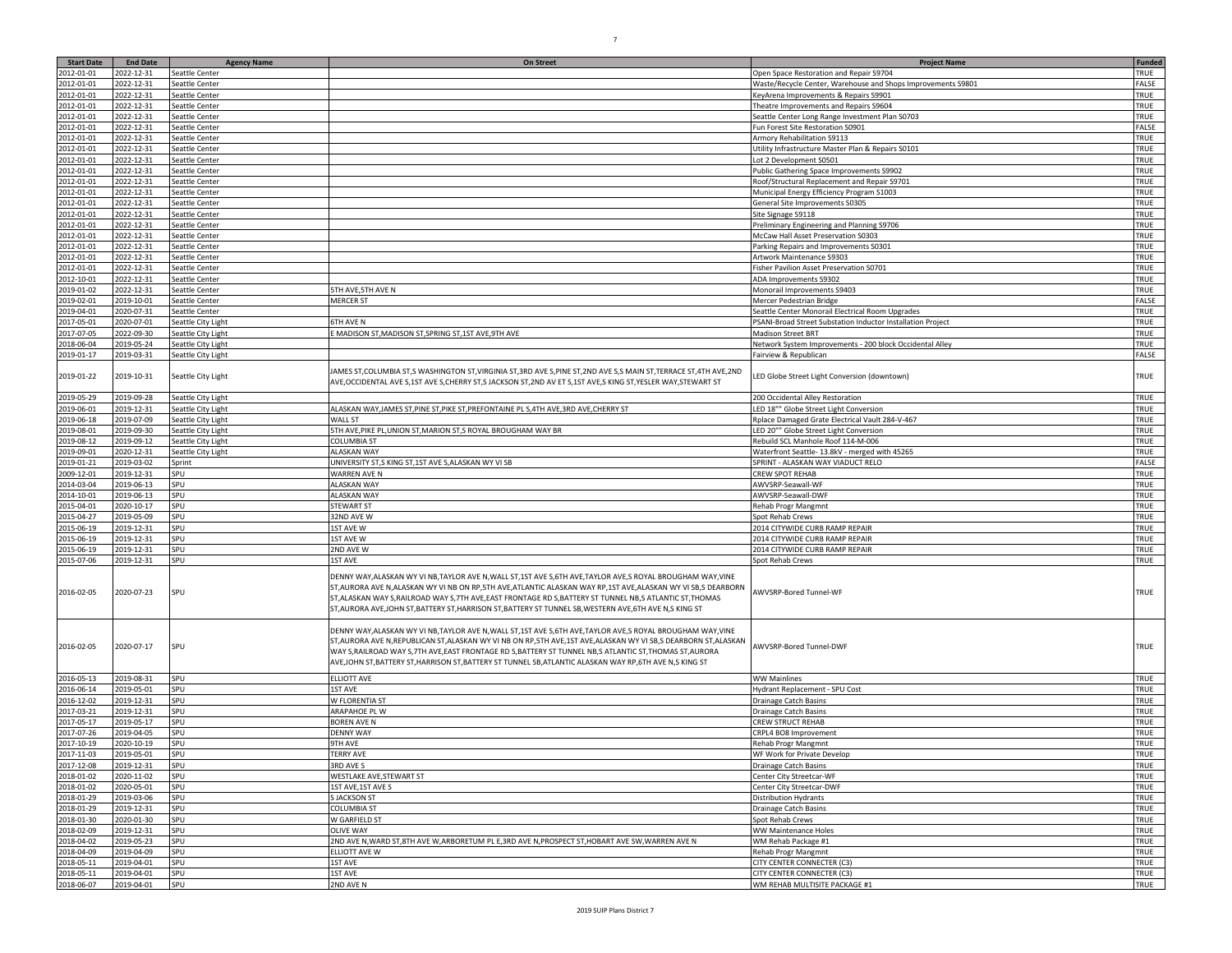| <b>Start Date</b>        | <b>End Date</b>          | <b>Agency Name</b> | On Street                                                                                                                                                                                                                 | <b>Project Name</b>                                                                                                                                     | <b>Funded</b>  |
|--------------------------|--------------------------|--------------------|---------------------------------------------------------------------------------------------------------------------------------------------------------------------------------------------------------------------------|---------------------------------------------------------------------------------------------------------------------------------------------------------|----------------|
| 2018-06-27               | 2019-06-27               | SPU                | 3RD AVE N                                                                                                                                                                                                                 | WW Maintenance Holes                                                                                                                                    | TRUE           |
| 2018-07-20               | 2019-09-01               | SPU                | W RAYE ST                                                                                                                                                                                                                 | PAVING DESIGN                                                                                                                                           | TRUE           |
| 2018-08-06               | 2019-03-14               | SPU                | <b>5TH AVE</b>                                                                                                                                                                                                            | <b>Distribution Hydrants</b>                                                                                                                            | TRUE           |
| 2018-08-29               | 2020-08-29               | SPU                | 12TH AVE W                                                                                                                                                                                                                | Spot Rehab Crews                                                                                                                                        | TRUE           |
| 2018-09-05               | 2019-02-15               | SPU                | <b>CHERRY ST</b>                                                                                                                                                                                                          | CITY CENTER CONNECTER (C3)                                                                                                                              | TRUE           |
| 2018-09-27               | 2019-09-27               | SPU                | NOB HILL AVE N                                                                                                                                                                                                            | Spot Rehab Crews                                                                                                                                        | TRUE           |
| 2018-09-27               | 2019-09-27               | SPU                | NOB HILL AVE N                                                                                                                                                                                                            | Spot Rehab Crews                                                                                                                                        | TRUE           |
| 2018-09-27               | 2019-09-27               | SPU                | <b>NOB HILL AVE N</b>                                                                                                                                                                                                     | Spot Rehab Crews                                                                                                                                        | TRUE           |
| 2018-10-01<br>2018-10-17 | 2019-06-01               | SPU<br>SPU         | 29TH AVE W<br>2ND AVE N                                                                                                                                                                                                   | PAVING DESIGN                                                                                                                                           | TRUE<br>TRUE   |
| 2018-10-17               | 2019-10-17<br>2019-10-17 | SPU                | 2ND AVE N                                                                                                                                                                                                                 | Spot Rehab Crews<br>Spot Rehab Crews                                                                                                                    | TRUE           |
| 2018-11-01               | 2019-12-31               | SPU                | <b>DENNY WAY</b>                                                                                                                                                                                                          | Spot Rehab Crews                                                                                                                                        | TRUE           |
| 2018-11-06               | 2019-10-21               | SPU                | W EWING ST,2ND AVE NW                                                                                                                                                                                                     | Third Ave West Tunnel Water Main Replacement                                                                                                            | TRUE           |
| 2018-11-06               | 2021-11-05               | SPU                | 8TH AVE W                                                                                                                                                                                                                 | Spot Rehab Crews                                                                                                                                        | TRUE           |
| 2018-11-07               | 2019-11-07               | SPU                | AURORA AVE N                                                                                                                                                                                                              | Rehab Progr Mangmnt                                                                                                                                     | TRUE           |
| 2018-12-27               | 2020-01-30               | SPU                | E LEE ST,N NORTHLAKE WAY,45TH AVE W,63RD AVE NE,WESTLAKE AVE N,57TH AVE S                                                                                                                                                 | Pump Station Ventilation Upgrades                                                                                                                       | TRUE           |
| 2019-01-02               | 2020-03-26               | SPU                | E LEE ST,13TH AVE SW,45TH AVE W,SW SPOKANE ST                                                                                                                                                                             | PS 2, 72, 73, & 9 Improvements                                                                                                                          | TRUE           |
| 2019-02-01               | 2021-02-02               | SPU                | W HOWE ST                                                                                                                                                                                                                 | Spot Rehab Crews                                                                                                                                        | TRUE           |
| 2019-02-01               | 2021-02-01               | SPU                | W HOWE ST                                                                                                                                                                                                                 | Spot Rehab Crews                                                                                                                                        | TRUE           |
| 2019-02-01               | 2021-02-01               | SPU                | W HOWE ST                                                                                                                                                                                                                 | Spot Rehab Crews                                                                                                                                        | TRUE           |
| 2019-03-05               | 2020-03-04               | SPU                | 9TH AVE W                                                                                                                                                                                                                 | Spot Rehab Crews                                                                                                                                        | TRUE           |
| 2019-03-05               | 2020-03-04               | SPU                | 9TH AVE W                                                                                                                                                                                                                 | Spot Rehab Crews                                                                                                                                        | TRUE           |
| 2019-05-01               | 2020-05-05               | SPU                | ALASKAN WAY,COLUMBIA ST,ALASKAN WAY S,RAILROAD WAY S,MARION ST,MADISON ST,YESLER WAY,S KING ST,ALASKAN E<br>RDWY WAY                                                                                                      | AWVSRP-Battery St Tunnel-DWF                                                                                                                            | TRUE           |
| 2019-05-01               | 2020-05-05               | SPU                | ALASKAN WAY,COLUMBIA ST,ALASKAN WAY S,RAILROAD WAY S,S MAIN ST,MARION ST,MADISON ST,YESLER WAY,S KING<br>ST,ALASKAN E RDWY WAY                                                                                            | AWVSRP-Battery St Tunnel-WF                                                                                                                             | TRUE           |
| 2019-06-04               | 2023-08-29               | SPU                | ELLIOTT AVE,ALASKAN WAY,BLANCHARD ST,ALASKAN WAY S,RAILROAD WAY S,SPRING ST,PINE ST,PIKE ST,S MAIN<br>ST, COLUMBIA ST, MARION ST, WESTERN AVE, YESLER WAY, UNIVERSITY ST, S KING ST, MADISON ST, ALASKAN E RDWY WAY       | Waterfront Seattle WM Work                                                                                                                              | TRUE           |
| 2019-06-04               | 2023-08-29               | SPU                | ELLIOTT AVE, ALASKAN WAY, BLANCHARD ST, ALASKAN WAY S, RAILROAD WAY S, SPRING ST, PINE ST, PIKE ST, BELL ST, COLUMBIA<br>ST, MARION ST, WESTERN AVE, YESLER WAY, UNIVERSITY ST, S KING ST, MADISON ST, ALASKAN E RDWY WAY | Waterfront Seattle DWW Work                                                                                                                             | TRUE           |
| 2019-09-03               | 2020-08-28               | SPU                | W CRAMER ST, 40TH AVE W                                                                                                                                                                                                   | PS 22 Retrofit FM Replacement                                                                                                                           | TRUE           |
| 2019-11-20               | 2023-06-20               | SPU                | W EWING ST,2ND AVE NW,24TH AVE NW,NW 45TH ST,NW 36TH ST,N 35TH ST                                                                                                                                                         | <b>SCWQ Storage (Tunnel)</b>                                                                                                                            | TRUE           |
| 2018-12-03               | 2019-12-31               | Verizon            | 2ND AVE, WESTERN AVE, 3RD AVE, WALL ST                                                                                                                                                                                    | 400' Trench - STTLWAXY-E-F1:3RD AVE & WALL ST                                                                                                           | FALSE          |
| 2018-12-18               | 2019-01-19               | Verizon            | <b>OLIVE WAY</b>                                                                                                                                                                                                          | <b>IB WESTLAKE CENTER</b>                                                                                                                               | FALSE          |
| 2019-01-01               | 2019-01-11               | Verizon            | 4TH AVE N                                                                                                                                                                                                                 | Trench - STTPWA65-W-F3A4B1:695 4TH AVE N                                                                                                                | FALSE          |
| 2019-01-01               | 2019-01-11               | Verizon            | BOREN AVE N, MERCER ST                                                                                                                                                                                                    | 428' Ex UG - RR-STTLWAGA-E-F1A1A:578 BOREN AVE N                                                                                                        | FALSE          |
| 2019-01-01               | 2019-01-11               | Verizon            | MERCER ST                                                                                                                                                                                                                 | 508' Ex UG - STTPWA65-W-F3A:MERCER ST                                                                                                                   | FALSE          |
| 2019-01-01               | 2019-01-04               | Verizon            | MERCER ST                                                                                                                                                                                                                 | 14.58' TRENCH - STTPWA65-W-F3A2:976-996 Mercer St, Seattle, WA 98109, USA TRENCH IN SIDEWALK ONLY!                                                      | FALSE          |
| 2019-01-01               | 2019-01-11               | Verizon            | REPUBLICAN ST                                                                                                                                                                                                             | 43.6' Trench - STTPWA65-E-F2A3A:Republican St                                                                                                           | FALSE          |
| 2019-01-01               | 2019-01-04               | Verizon            | <b>JOHN ST</b>                                                                                                                                                                                                            | 35' Trench - STTPWA65-W-F2A1A:187-199 Boren Ave N, Seattle, WA 98109, USA                                                                               | FALSE          |
| 2019-01-01               | 2019-01-11               | Verizon            | FAIRVIEW AVE N, MERCER ST                                                                                                                                                                                                 | 450.03' Ex UG - RR-STTLWAGA-E-F1A1A1:747-769 Fairview Ave N, Seattle, WA 98109, USA                                                                     | FALSE<br>FALSE |
| 2019-01-01<br>2019-01-01 | 2019-01-11<br>2019-01-04 | Verizon            | 6TH AVE<br><b>BOREN AVE</b>                                                                                                                                                                                               | 25' Trench - STTLWAXY-E-F5A2C1A:1500 6th Ave<br>52' Trench - STTLWAXY-E-F2A5A:1048-1098 Lenora St                                                       | FALSE          |
| 2019-01-01               | 2019-01-11               | Verizon<br>Verizon | 3RD AVE                                                                                                                                                                                                                   | Ex UG - STTLWAXY-E-F1A3:CEDAR ST & 3RD AVE                                                                                                              | FALSE          |
| 2019-01-07               | 2019-01-18               | Verizon            | W DRAVUS ST,13TH AVE W,W ARMOUR ST,12TH AVE W                                                                                                                                                                             | Aerial - STTNWAMC-W-F1B:1510 W DRAVUS ST                                                                                                                | TRUE           |
| 2019-01-07               | 2019-01-18               | Verizon            | N SMITH ST,5TH AVE W,7TH AVE W,3RD AVE W,W MCGRAW PL                                                                                                                                                                      | Aerial - STTNWAMC-W-F2A4A5:3RD AVE W & W SMITH ST                                                                                                       | TRUE           |
| 2019-01-07               | 2019-01-18               | Verizon            |                                                                                                                                                                                                                           | 35.28' EXS UG - STTLWAXY-E-F4C2B4:1800 4th Ave, Seattle, WA 98101, USA                                                                                  | FALSE          |
| 2019-01-07               | 2019-01-18               | Verizon            | <b>BELL ST</b>                                                                                                                                                                                                            | Trench - STTLWAXY-E-F2A4C:752 Bell St, Seattle, WA 98121, USA                                                                                           | FALSE          |
| 2019-01-07               | 2019-01-11               | Verizon            | <b>BLANCHARD ST</b>                                                                                                                                                                                                       | 24' TRENCH2151 6TH AVE - E90812                                                                                                                         | <b>FALSE</b>   |
| 2019-01-07               | 2019-01-26               | Verizon            |                                                                                                                                                                                                                           | EXPEDIA - NORTH UG - MAGNOLIA BRIDGE                                                                                                                    | FALSE          |
| 2019-01-07               | 2019-01-26               | Verizon            |                                                                                                                                                                                                                           | EXPEDIA - NORTH UG - W GALER ST                                                                                                                         | FALSE          |
| 2019-01-07               | 2019-01-26               | Verizon            |                                                                                                                                                                                                                           | EXPEDIA - SOUGH UG ROUTE                                                                                                                                | FALSE          |
| 2019-01-07               | 2019-01-26               | Verizon            |                                                                                                                                                                                                                           | EXPEDIA - SOUTH - ALTERNATE                                                                                                                             | FALSE          |
| 2019-01-14               | 2019-01-25               | Verizon            | 1ST AVE N, ROY ST                                                                                                                                                                                                         | Trench/Bore - STTPWA65-W-F3A4B:101-119 Roy St, Seattle, WA 98109, USA                                                                                   | FALSE          |
| 2019-01-16               | 2019-04-17               | Verizon            |                                                                                                                                                                                                                           | HOME PLATE - SEG 18-1                                                                                                                                   | <b>FALSE</b>   |
| 2019-01-21               | 2019-01-25               | Verizon            | ELLIOTT AVE                                                                                                                                                                                                               | Trench - RR-STTNWAMC-E-F1A1A:2867 ELLIOTT AVE                                                                                                           | FALSE          |
| 2019-01-21               | 2019-01-31               | Verizon            | <b>5TH AVE</b>                                                                                                                                                                                                            | 233.49' Ex UG - STTLWAGA-SC-W-F1C:COLUMBIA ST & 5TH AVE                                                                                                 | FALSE          |
| 2019-01-21               | 2019-01-31               | Verizon            | <b>BELL ST</b>                                                                                                                                                                                                            | Trench - STTLWAXY-E-F2A4A:751 Bell St                                                                                                                   | FALSE          |
| 2019-01-21               | 2019-01-26               | Verizon            |                                                                                                                                                                                                                           | 25' TRENCH - 1000 DENNY WAY 90109                                                                                                                       | FALSE          |
| 2019-01-28<br>2019-02-01 | 2019-01-31<br>2019-02-08 | Verizon<br>Verizon | <b>MERCER ST</b><br>TERRY AVE N                                                                                                                                                                                           | 10' TRENCH - STTPWA65-W-F3A1:998-1084 Mercer St, Seattle, WA 98109, USA<br>54' Ex UG - STTPWA65-W-F2A2A:1000-1046 Republican St, Seattle, WA 98109, USA | FALSE<br>FALSE |
| 2019-02-01               | 2019-02-08               | Verizon            | <b>BOREN AVE N</b>                                                                                                                                                                                                        | 442' Ex UG - RR-STTLWAGA-E-F1A1:499 BOREN AVE N                                                                                                         | FALSE          |
| 2019-02-04               | 2019-02-15               | Verizon            | YALE AVE N, EASTLAKE AVE E, MERCER ST                                                                                                                                                                                     | 844' Aerial - STTPWA65-E-F2A1:REPUBLICAN ST & YALE AVE N                                                                                                | TRUE           |
| 2019-02-04               | 2019-02-08               | Verizon            | <b>LENORA ST</b>                                                                                                                                                                                                          | Trench - STTLWAXY-E-F2A5C:700-758 Lenora St, Seattle, WA 98121, USA                                                                                     | FALSE          |
| 2019-02-04               | 2019-02-15               | Verizon            | SPRING ST                                                                                                                                                                                                                 | 58' Trench - STTLWAGA-SC-W-F2B1A:291 SPRING ST                                                                                                          | FALSE          |
| 2019-02-04               | 2019-02-22               | Verizon            |                                                                                                                                                                                                                           | Ex UG - 535" EXISTING CONDUIT STTLWAGA-SC-E-F1G1:493 UNION ST                                                                                           | FALSE          |
| 2019-02-04               | 2019-02-15               | Verizon            | 2ND AVE                                                                                                                                                                                                                   | 1002' Ex UG - STTLWAGA-SC-W-F2B1B:2ND AVE                                                                                                               | FALSE          |
| 2019-02-04               | 2019-02-15               | Verizon            | PIKE ST                                                                                                                                                                                                                   | Ex UG - 513.23' EXISTING UG STTLWAXY-E-F5A2C:204 Pike St, Seattle, WA 98101, USA                                                                        | FALSE          |
| 2019-02-04               | 2019-02-08               | Verizon            |                                                                                                                                                                                                                           | 16' Trench - E90574                                                                                                                                     | FALSE          |
| 2019-02-04               | 2019-03-22               | Verizon            |                                                                                                                                                                                                                           | HOME PLATE - SEG 18-2                                                                                                                                   | FALSE          |
| 2019-02-04               | 2019-02-08               | Verizon            | W DRAVUS ST                                                                                                                                                                                                               | 146' AERIAL TCP 1104 E DRAVUS ST                                                                                                                        | FALSE          |
| 2019-02-04               | 2019-02-08               | Verizon            |                                                                                                                                                                                                                           | 5' TRENCH 255 YALE AVE N 98109                                                                                                                          | FALSE          |
| 2019-02-11               | 2019-02-22               | Verizon            | BOREN AVE N, TERRY AVE N, REPUBLICAN ST                                                                                                                                                                                   | 659.31' Ex UG - STTPWA65-W-F2A2:498 Boren Ave N, Seattle, WA 98109, USA                                                                                 | FALSE          |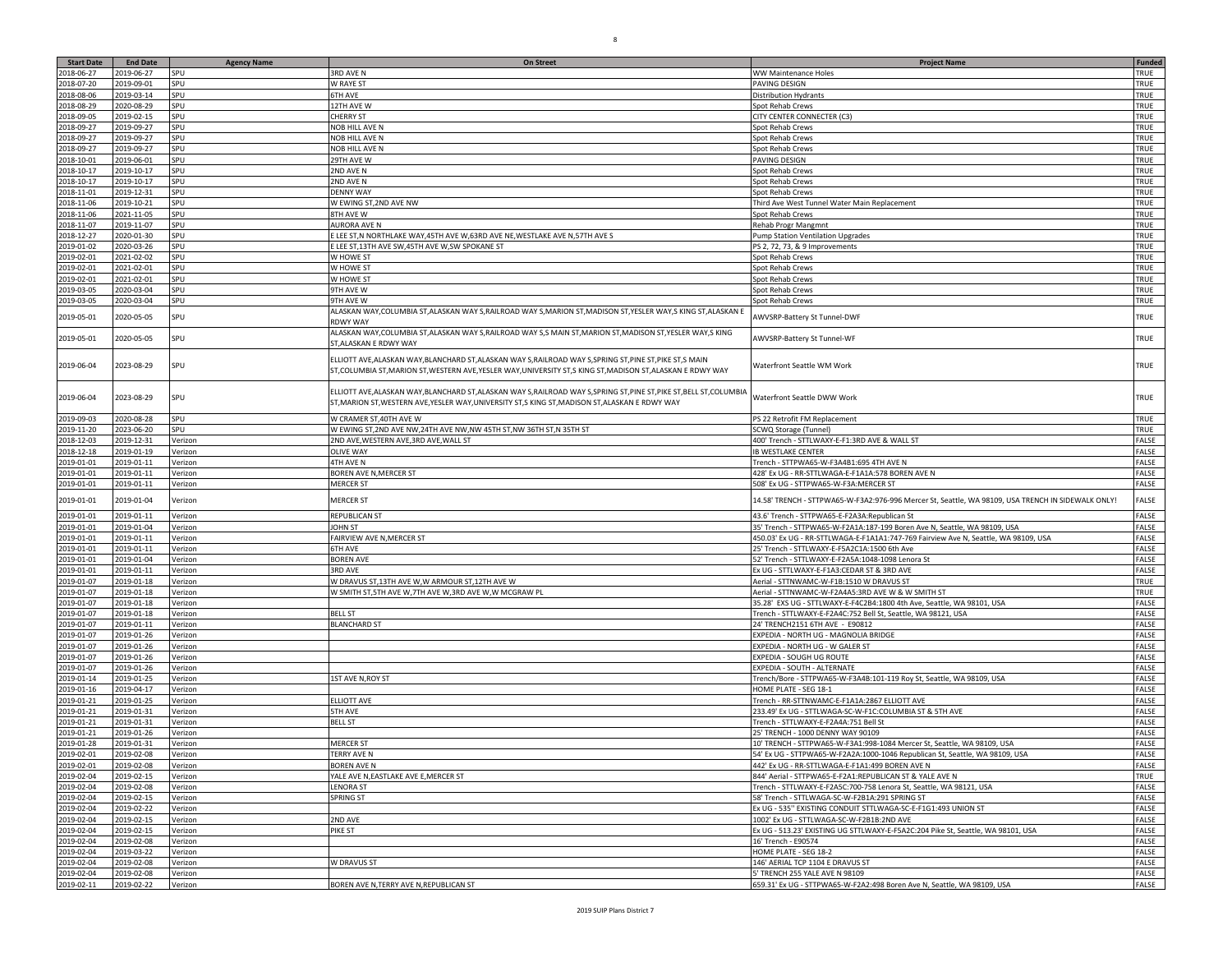| <b>Start Date</b> | <b>End Date</b> | <b>Agency Name</b> | <b>On Street</b>                                 | <b>Project Name</b>                                                                                                                            | <b>Funded</b> |
|-------------------|-----------------|--------------------|--------------------------------------------------|------------------------------------------------------------------------------------------------------------------------------------------------|---------------|
| 2019-02-11        | 2019-02-22      | Verizon            | YESLER WAY                                       | 137' Trench -137Ft - STTLWAVS-SD-E-F2A:186 YESLER WAY                                                                                          | TRUE          |
| 2019-02-11        | 2019-02-22      | Verizon            | TERRY AVE N                                      | 60' Trench - STTPWA65-W-F2A2B:589 TERRY AVE N                                                                                                  | FALSE         |
|                   |                 |                    |                                                  |                                                                                                                                                |               |
| 2019-02-11        | 2019-02-15      | Verizon            | <b>TAYLOR AVE N, MERCER ST</b>                   | 724ft Trench - STTPWA65-W-F3A4A:652 TAYLOR AVE N                                                                                               | FALSE         |
| 2019-02-11        | 2019-02-22      | Verizon            | PIKE ST                                          | Ex UG - 471.6' EXISTING UG STTNWAHO-W-F1A1A1C1B:Seaboard Building, 1500 4th Ave, Seattle, WA 98101, USA                                        | FALSE         |
| 2019-02-11        | 2019-02-22      | Verizon            |                                                  | 346ft Trench -<br>STTPWA65-E-F2A2A:1300-1350-1398 Harrison St, Seattle, WA 98109, USA                                                          | FALSE         |
| 2019-02-11        | 2019-02-22      | Verizon            | 2ND AVE, 2ND AVE N                               | Trench - STTLWAXY-E-F1A3A2:161 2ND AVE                                                                                                         | FALSE         |
| 2019-02-11        | 2019-02-22      | Verizon            | <b>OLIVE WAY</b>                                 | 98' Trench - 500 Olive Way<br>E90277                                                                                                           | <b>FALSE</b>  |
| 2019-02-18        | 2019-02-28      | Verizon            | <b>CEDAR ST</b>                                  | 15.3' Trench - STTLWAXY-W-F1D:BATTERY ST & ELLIOTT AVE.                                                                                        | <b>FALSE</b>  |
| 2019-02-18        | 2019-02-28      | Verizon            | WESTERN AVE                                      | Trench - STTLWAXY-E-F5A3B:1920 Western Ave1                                                                                                    | FALSE         |
| 2019-02-18        | 2019-02-28      | Verizon            | SPRING ST                                        | 189' Ex UG - STTLWAGA-SC-W-F2B1A:SPRING ST                                                                                                     | <b>FALSE</b>  |
| 2019-02-18        | 2019-02-28      | Verizon            | 5TH AVE                                          | 556' AVP Ex UG - STTLWAGA-SC-W-F1A:5TH AVE                                                                                                     | FALSE         |
| 2019-02-18        | 2019-02-28      | Verizon            | ENORA ST, BLANCHARD ST, WESTLAKE AVE, DENNY WAY  | 2,727' Ex UG - STTLWAXY-E-F2A5:591 BLANCHARD ST                                                                                                | FALSE         |
| 2019-03-04        | 2019-03-22      | Verizon            | <b>5TH AVE</b>                                   | 270.48' Ex UG - 501 Seneca St, Seattle, WA 98101, USA                                                                                          | TRUE          |
| 2019-03-04        | 2019-03-18      |                    | 4TH AVE                                          | Ex UG/AVP - 529.7' STTLWAGA-SC-E-F1G2:1400 4TH AVE                                                                                             | FALSE         |
|                   |                 | Verizon            |                                                  | Trench - STTLWAXY-E-F4C2B:4TH AVE & VIRGINIA ST                                                                                                | FALSE         |
| 2019-03-04        | 2019-03-15      | Verizon            | 5TH AVE, VIRGINIA ST                             |                                                                                                                                                |               |
| 2019-03-04        | 2019-03-15      | Verizon            | PIKE ST                                          | Ex UG - 336.5' EXISTING UG STTNWAHO-W-F1A1A1C1B:Seaboard Building, 1500 4th Ave, Seattle, WA 98101, USA                                        | FALSE         |
| 2019-03-04        | 2019-03-15      | Verizon            | 4TH AVE                                          | Trench - STTLWAXY-E-F4C2C:1915 4th Ave. Seattle. WA 98101. USA                                                                                 | FALSE         |
| 2019-03-04        | 2019-03-15      | Verizon            | <b>4TH AVE</b>                                   | Trench - STTLWAXY-E-F2B1A4B2B2:2010 4th Ave, Seattle, WA 98121, USA                                                                            | FALSE         |
| 2019-03-04        | 2019-03-08      | Verizon            | VALLEY ST                                        | 421' Ex UG - STTPWA65-W-F4:742 FAIRVIEW AVE N                                                                                                  | FALSE         |
| 2019-03-04        | 2019-03-22      | Verizon            | <b>ELLIOTT AVE W</b>                             | 1,615' Trench - STTLWAXY-W-F1D2B2B:1101 Elliott Ave W, Seattle, WA 98119, USA                                                                  | <b>FALSE</b>  |
| 2019-03-04        | 2019-03-22      | Verizon            | PINE ST, 3RD AVE, PIKE ST                        | Ex UG -1,404FT- STTLWAXY-E-F5A2:VIRGINIA ST & 3RD AVE                                                                                          | FALSE         |
| 2019-03-04        | 2019-03-08      | Verizon            | 11TH AVE W,W BARRETT ST,W BERTONA ST             | 2,546' AERIAL 1017 W RUFFNER ST 98119                                                                                                          | FALSE         |
| 2019-03-11        | 2019-03-15      | Verizon            | 4TH AVE                                          | Trench - STTLWAXY-E-F4B1:2100 4TH AVE                                                                                                          | <b>FALSE</b>  |
| 2019-03-11        | 2019-03-15      | Verizon            | <b>5TH AVE</b>                                   | Trench - STTLWAXY-E-F1C2:400-498 Bell St, Seattle, WA 98121, USA                                                                               | FALSE         |
| 2019-03-11        | 2019-03-15      | Verizon            | 6TH AVE                                          | Trench - STTLWAXY-E-F2A7:2200 6TH AVE                                                                                                          | FALSE         |
| 2019-03-11        | 2019-03-22      | Verizon            | 6TH AVE                                          | 388.94' EXISTING UG STTNWAHO-W-F1A1A1C:OLIVE WAY                                                                                               | FALSE         |
| 2019-03-11        | 2019-03-22      | Verizon            | <b>4TH AVE</b>                                   | Trench - STTLWAGA-SC-W-F1:2699 4TH AVE                                                                                                         | FALSE         |
| 2019-03-14        | 2019-03-31      | Verizon            | 2ND AVE                                          | 85' Trench - STTLWAGA-SC-W-F2B1C:2nd Ave                                                                                                       | <b>FALSE</b>  |
| 2019-03-18        | 2019-03-29      | Verizon            | <b>SENECA ST</b>                                 | Ex UG - STTLWAGA-SC-E-F1E2:4TH AVE & SENECA ST                                                                                                 | FALSE         |
| 2019-03-18        | 2019-03-29      | Verizon            | ROY ST, 9TH AVE N, MERCER ST                     | AVP 1455' Ex UG - STTPWA65-W-F3A4:DEXTER AVE N & ROY ST                                                                                        | <b>FALSE</b>  |
| 2019-03-18        | 2019-03-29      | Verizon            | SENECA ST, 1ST AVE                               | Trench - STTLWAGA-SC-W-F2B3:1245 1ST AVE                                                                                                       | FALSE         |
| 2019-03-18        | 2019-03-29      | Verizon            | 2ND AVE                                          | Trench - STTLWAXY-E-F4C3:1909 2ND AVE                                                                                                          | FALSE         |
| 2019-03-18        | 2019-03-29      | Verizon            |                                                  | 78.50' Trench - STTLWAXY-E-F3A1B5:745 STEWART ST                                                                                               | FALSE         |
| 2019-03-18        | 2019-03-29      |                    | 3RD AVE                                          |                                                                                                                                                | FALSE         |
| 2019-03-18        |                 | Verizon            |                                                  | 665.26' Ex UG - STTLWAXY-E-F1C:2300-2312 3rd Ave, Seattle, WA 98121, USA<br>Trench - STTLWAXY-E-F4B2:500-598 Lenora St, Seattle, WA 98121, USA | FALSE         |
|                   | 2019-03-22      | Verizon            | <b>5TH AVE</b>                                   |                                                                                                                                                |               |
| 2019-03-18        | 2019-03-29      | Verizon            | <b>BELL ST</b>                                   | Trench - STTLWAXY-E-F2A:398 Bell St, Seattle, WA 98121, USA                                                                                    | FALSE         |
| 2019-03-18        | 2019-03-29      | Verizon            | <b>JAMES ST</b>                                  | 254.76' Trench - STTLWAVS-SD-E-F2A:399 JAMES ST                                                                                                | FALSE         |
| 2019-03-18        | 2019-03-29      | Verizon            | <b>WESTERN AVE</b>                               | Trench - STTLWAXY-E-F1A3A3:3000 Western Ave, Seattle, WA 98121, USA                                                                            | FALSE         |
| 2019-03-18        | 2019-03-29      | Verizon            | 4TH AVE                                          | Trench - STTLWAGA-SC-W-F1:2168 4TH AVE                                                                                                         | FALSE         |
| 2019-03-18        | 2019-03-29      | Verizon            | STEWART ST, BOREN AVE                            | x UG - STTLWAXY-E-F2A5B4:2000 BOREN AVE                                                                                                        | FALSE         |
| 2019-03-18        | 2019-03-29      | Verizon            | <b>MERCER ST</b>                                 | 10' TRENCH 1000 MERCER ST, 98109                                                                                                               | FALSE         |
| 2019-03-25        | 2019-03-29      | Verizon            | DENNY WAY, BOREN AVE N, TERRY AVE N, JOHN ST     | AVP 2,063' Ex UG - RR-STTLWAGA-E-F1A:100 BOREN AVE N                                                                                           | TRUE          |
| 2019-03-25        | 2019-03-29      | Verizon            | 1ST AVE, UNION ST                                | Trench - STTLWAGA-SC-W-F2D:1428 1ST AVE                                                                                                        | FALSE         |
| 2019-03-25        | 2019-03-29      | Verizon            | 7TH AVE                                          | Trench - STTLWAXY-E-F2A3:BLANCHARD ST & 7TH AVE                                                                                                | FALSE         |
| 2019-03-25        | 2019-03-29      | Verizon            |                                                  | 10' TRENCH 615 WESTLAKE AVE N, 98109                                                                                                           | FALSE         |
| 2019-03-25        | 2019-04-05      | Verizon            | DEXTER AVE N                                     | 1,138' AERIAL 771 VALLEY ST, 98109                                                                                                             | FALSE         |
| 2019-04-01        | 2019-04-12      | Verizon            | DENNY WAY, STH AVE N, PIKE ST, UNION ST, 6TH AVE | 5,177' Ex UG - STTLWAGA-SC-E-F1:DENNY WAY & 6TH AVE                                                                                            | TRUE          |
| 2019-04-01        | 2019-04-12      | Verizon            |                                                  | EXS- TRENCH 245.68' Ex UG - STTLWAXY-E-F4C2B2:445 STEWART ST                                                                                   | FALSE         |
| 2019-04-01        | 2019-04-12      | Verizon            | <b>JAMES ST</b>                                  | Trench - 252' TRENCH - UMP, 516 3RD AVE<br>E90221                                                                                              | FALSE         |
| 2019-04-01        | 2019-04-10      | Verizon            |                                                  | VZ - OPRA 27 & 32                                                                                                                              | TRUE          |
| 2019-04-02        | 2019-05-02      | Verizon            |                                                  | VZB - DELOITTE                                                                                                                                 | FALSE         |
| 2019-04-08        | 2019-04-12      | Verizon            | <b>MERCER ST</b>                                 | 10' Trench - STTPWA65-W-F3A3:659 MERCER ST                                                                                                     | FALSE         |
| 2019-04-08        | 2019-04-19      | Verizon            | 3RD AVE, MARION ST                               | 1902' Existing UG - 3RD AVE & MARION ST<br>E99459                                                                                              | FALSE         |
| 2019-04-08        | 2019-04-26      | Verizon            | ELLIOTT AVE W                                    | Trench - RR-STTLWAJU-E-F1A1A:1500 ELLIOTT AVE W                                                                                                | FALSE         |
| 2019-04-15        | 2019-04-26      | Verizon            | <b>WESTERN AVE</b>                               | 954' Trench - STTLWAGA-SC-W-F2B1B4:2ND AVE & SPRING ST:VZB                                                                                     | TRUE          |
| 2019-04-15        | 2019-04-26      | Verizon            | UNIVERSITY ST                                    | 507.91' Trench - STTLWAGA-SC-E-F1E2B:SENECA ST & 4TH AVE                                                                                       | <b>FALSE</b>  |
| 2019-04-15        | 2019-04-26      | Verizon            | JNIVERSITY ST, 5TH AVE, 6TH AVE                  | 1,144' Ex UG - STTLWAGA-SC-E-F1E1, STTLWAGA-SC-E-F1E: 6TH AVE,5TH AVE & UNIVERSITY ST                                                          | FALSE         |
| 2019-04-15        | 2019-04-26      | Verizon            | <b>BATTERY ST</b>                                | 222' Trench - STTLWAXY-W-F1:2300 Elliott Ave, Seattle, WA 98121, USA                                                                           | FALSE         |
| 2019-04-15        | 2019-04-26      | Verizon            | <b>JAMES ST</b>                                  | 2,256.39' Ex UG - STTLWAVS-SD-E-F2A:955 JAMES ST                                                                                               | FALSE         |
| 2019-04-15        | 2019-04-26      | Verizon            | JOHN ST                                          | AVP 428' Ex UG - RR-STTLWAGA-E-F1A:631 JOHN ST                                                                                                 | FALSE         |
| 2019-04-15        | 2019-04-26      | Verizon            | 4TH AVE, WALL ST                                 | Trench - STTLWAXY-E-F1B:347 WALL ST                                                                                                            | FALSE         |
| 2019-04-15        | 2019-04-26      | Verizon            | 4TH AVE                                          | Trench - STTLWAGA-SC-W-F1:2038 4TH AVE                                                                                                         | FALSE         |
| 2019-04-15        | 2019-04-26      | Verizon            | 3RD AVE                                          | Trench - STTLWAXY-E-F4A:2102 3RD AVE                                                                                                           | FALSE         |
| 2019-04-15        | 2019-04-26      | Verizon            | <b>WESTERN AVE, BELL ST</b>                      | 879' Ex UG - STTLWAXY-E-F2:2353 WESTERN AVE                                                                                                    | FALSE         |
| 2019-04-15        | 2019-04-26      | Verizon            | JAMES ST                                         | Ex UG - STTLWAVS-SD-E-F2A:354 JAMES ST                                                                                                         | FALSE         |
| 2019-04-22        | 2019-05-10      | Verizon            | 5TH AVE N, JOHN ST                               | AVP 1,056' Ex UG - RR-STTLWAGA-E-F1:125 5TH AVE N                                                                                              | FALSE         |
| 2019-05-06        | 2019-05-17      | Verizon            |                                                  | Ex UG -562Ft STTLWAGA-SC-W-F1:1300 4TH AVE                                                                                                     | FALSE         |
| 2019-05-06        | 2019-05-17      | Verizon            | 4TH AVE                                          | 120.31' Ex UG - STTLWAGA-SC-W-F1C4:406 COLUMBIA ST                                                                                             | FALSE         |
| 2019-05-06        | 2019-05-17      | Verizon            | COLUMBIA ST,4TH AVE                              | 779.08' Ex UG - STTLWAGA-SC-W-F1C3:799 4TH AVEST                                                                                               | FALSE         |
| 2019-05-06        | 2019-05-24      | Verizon            | <b>MARION ST</b>                                 | 623.25ft - Ex UG - STTLWAGA-SC-W-F2B1B2:199 MARION ST                                                                                          | FALSE         |
| 2019-05-06        | 2019-05-17      | Verizon            | <b>BOREN AVE</b>                                 | Trench - STTLWAXY-E-F2A5B1:1100 VIRGINIA ST                                                                                                    | FALSE         |
| 2019-05-06        | 2019-05-17      | Verizon            |                                                  | VERIZON - EXPEDIA - ANCHOR PERMIT 1                                                                                                            | FALSE         |
| 2019-05-06        | 2019-05-17      |                    |                                                  | VERIZON - EXPEDIA - ANCHOR PERMIT 2                                                                                                            | FALSE         |
|                   |                 | Verizon            |                                                  |                                                                                                                                                |               |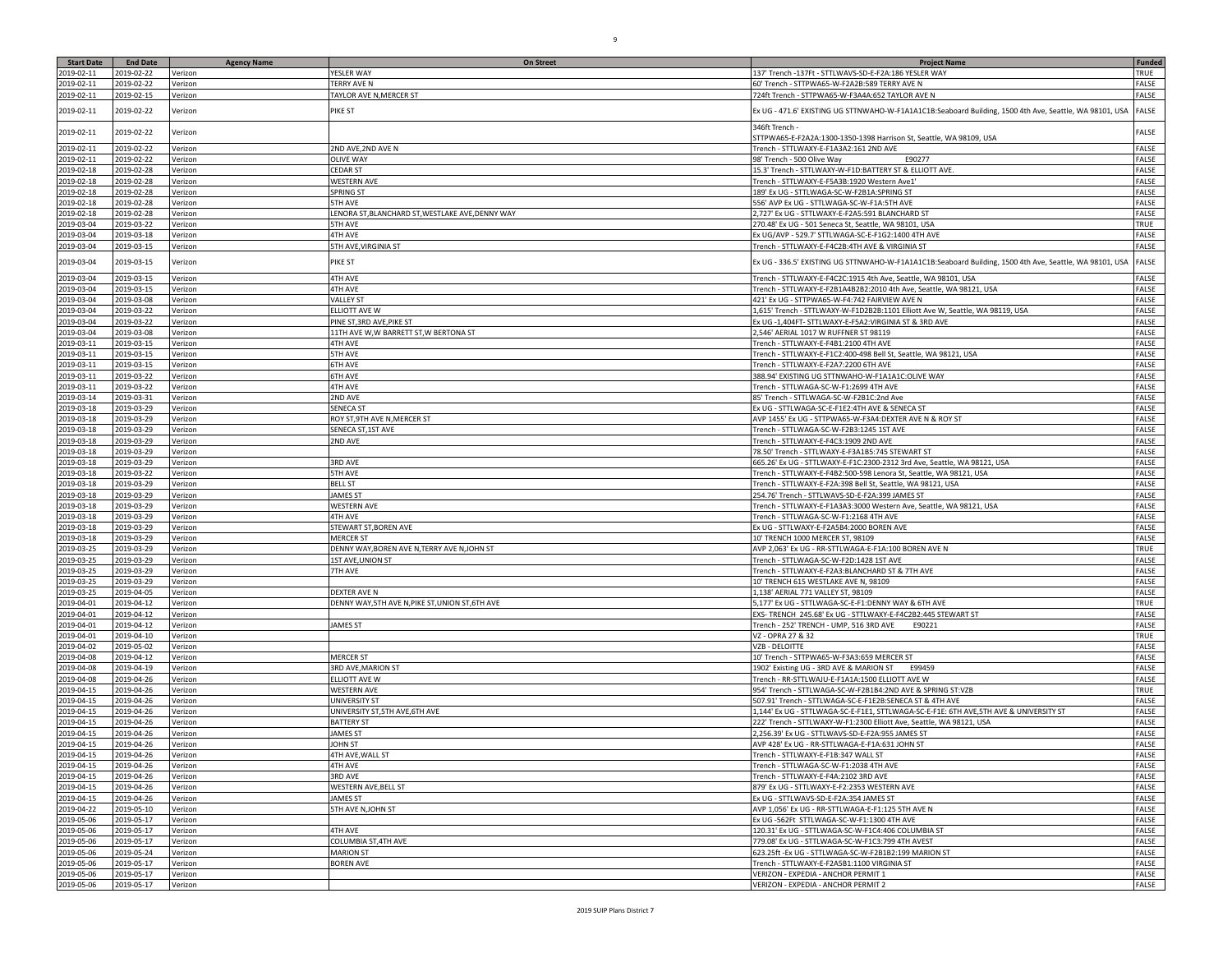| <b>Start Date</b> | <b>End Date</b> | <b>Agency Name</b>                               | <b>On Street</b>                                                                                  | <b>Project Name</b>                                                                                       | <b>Funded</b> |
|-------------------|-----------------|--------------------------------------------------|---------------------------------------------------------------------------------------------------|-----------------------------------------------------------------------------------------------------------|---------------|
| 2019-05-06        | 2019-05-17      | Verizon                                          |                                                                                                   | VERIZON - EXPEDIA - ANCHOR PERMIT 3                                                                       | FALSE         |
| 2019-05-06        | 2019-06-05      | Verizon                                          |                                                                                                   | CRAN _ RWOR _ DTSEA2 _ 017                                                                                | FALSE         |
| 2019-05-06        | 2019-05-26      | Verizon                                          |                                                                                                   | HOME PLATE - DIG & REPAIR 1                                                                               | FALSE         |
| 2019-05-06        | 2019-05-26      | Verizon                                          | 2ND AVE                                                                                           | HOME PLATE - DIG AND REPAIR 2                                                                             | FALSE         |
| 2019-05-06        | 2019-05-26      | Verizon                                          |                                                                                                   | EXPEDIA - CONDUIT REPAIR                                                                                  | FALSE         |
| 2019-05-20        | 2019-05-31      | Verizon                                          | <b>JNION ST</b>                                                                                   | 382.75' Ex UG - 382.75' EXISTING UG STTLWAGA-SC-E-F1G:UNION ST                                            | FALSE         |
| 2019-05-20        | 2019-05-31      | Verizon                                          | <b>JAMES ST</b>                                                                                   | Trench - STTLWAVS-SD-E-F2C:199 JAMES ST                                                                   | FALSE         |
| 2019-05-20        | 2019-05-31      | Verizon                                          | 2ND AVE                                                                                           | 1,343.52 Existing UG - STTLWAGA-SC-W-F2:CEDAR ST & 2ND AVE                                                | FALSE         |
| 2019-05-20        | 2019-05-31      | Verizon                                          | /IRGINIA ST                                                                                       | 362.93Ft Ex UG - STTLWAXY-E-F5A2:1ST AVE & VIRGINIA ST                                                    | FALSE         |
| 2019-05-27        | 2019-05-31      | Verizon                                          |                                                                                                   | 62.27' Trench - STTPWA65-W-F2A2D1:400 WESTLAKE AVE N                                                      | FALSE         |
| 2019-06-01        | 2019-07-11      | Verizon                                          | 2ND AVE N                                                                                         | Verizon Wireless- Prefontaine 33                                                                          | FALSE         |
| 2019-06-01        | 2019-07-01      | Verizon                                          | <b>1ST AVE, MARION ST</b>                                                                         | Verizon Myrtle 28 and AT&T DT SEA 008 F                                                                   | FALSE         |
| 2019-06-10        | 2019-07-01      | Verizon                                          | <b>5TH AVE, STEWART ST</b>                                                                        | Red Barn SCL Circuit VZW/ATT                                                                              | FALSE         |
|                   |                 |                                                  |                                                                                                   |                                                                                                           | FALSE         |
| 2019-06-17        | 2019-06-28      | Verizon                                          | COLUMBIA ST, WESTERN AVE                                                                          | 436' Trench - STTLWAGA-SC-W-F2B1B3:899 1ST AVE                                                            |               |
| 2019-06-17        | 2019-06-28      | Verizon                                          | 2ND AVE                                                                                           | Ex UG - STTLWAGA-SC-W-F2:1900 2ND AVE                                                                     | FALSE         |
| 2019-07-01        | 2019-07-12      | Verizon                                          | <b>SMAINST</b>                                                                                    | 271' Trench - STTLWAVS-SD-E-F2B1:S MAIN ST & 2ND AVE S                                                    | FALSE         |
| 2019-07-01        | 2019-07-12      | Verizon                                          | 4TH AVE                                                                                           | 430.80' Trench - STTLWAGA-SC-W-F2:DENNY WAY & 4TH AVE                                                     | FALSE         |
| 2019-07-01        | 2019-07-12      | Verizon                                          | <b>VIRGINIA ST</b>                                                                                | 306.53' Trench - STTLWAXY-E-F5A2:2ND AVE & VIRGINIA ST                                                    | FALSE         |
| 2019-07-10        | 2019-07-30      | Verizon                                          | WASHINGTON ST                                                                                     | 321' Ex UG - STTLWAVS-SD-E-F1A1C2B3:S WASHINGTON ST                                                       | FALSE         |
| 2019-07-10        | 2019-07-30      | Verizon                                          | 4TH AVE S                                                                                         | 161' Trench - STTLWAVS-SD-E-F1A1C2B2:114-198 Prefontaine PI S                                             | FALSE         |
| 2019-07-10        | 2019-07-30      | Verizon                                          | PREFONTAINE PL S                                                                                  | 556' Trench - STTLWAVS-SD-E-F1A1C2B1:101 Prefontaine PI S                                                 | FALSE         |
| 2019-07-15        | 2019-07-26      | Verizon                                          | <b>BOREN AVE</b>                                                                                  | Trench - 849.7' TRENCH ON HOLD FOR WSCC REROUTE STTNWAHO-E-F1B2C:1801 Boren Ave, Seattle, WA 98101<br>USA | TRUE          |
| 2019-07-22        | 2019-07-31      | Verizon                                          | <b>1ST AVE</b>                                                                                    | Trench - STTLWAGA-SC-W-F2B1B3:899 1ST AVE                                                                 | FALSE         |
| 2019-07-22        | 2019-07-31      | Verizon                                          | 4TH AVE                                                                                           | 196' Trench -STTLWAXY-E-F1A5 :2699 4TH AVE                                                                | FALSE         |
| 2019-08-01        | 2019-08-09      | Verizon                                          |                                                                                                   | 368' BORE - STTPWA65-W-F2A2C:402 Terry Ave N, Seattle, WA 98109, USA                                      | FALSE         |
| 2019-08-01        | 2019-08-16      | Verizon                                          | REPUBLICAN ST                                                                                     | 619' TRENCH - STTPWA65-E-F2A3:1299 REPUBLICAN ST                                                          | FALSE         |
| 2019-08-01        | 2019-08-20      | Verizon                                          |                                                                                                   | TRENCH - 36' STTLWAGA-SC-E-F1G1 - 4th Ave                                                                 | FALSE         |
| 2019-08-05        | 2019-09-20      | Verizon                                          | 9TH AVE, VIRGINIA ST                                                                              | 582.47' Trench - STTLWAXY-E-F3A1B2:STEWART ST & 9TH AVE                                                   | FALSE         |
| 2019-08-05        | 2019-08-16      | Verizon                                          |                                                                                                   | 397' BORE - STTPWA65-E-F2A2B1:301 Eastlake Ave E, Seattle, WA 98109, USA                                  | FALSE         |
| 2019-08-05        | 2019-08-16      | Verizon                                          | 4TH AVE                                                                                           | 185.56' Trench - STTLWAXY-E-F4C2B:1900 4th Ave, Seattle, WA 98101, USA                                    | FALSE         |
| 2019-08-19        | 2019-08-30      | Verizon                                          | <b>6TH AVE</b>                                                                                    | 118' Trench - STTLWAXY-E-F3A1A:1890 6TH AVE                                                               | FALSE         |
| 2019-08-19        | 2019-08-30      | Verizon                                          | 6TH AVE                                                                                           | 241' Ex UG - STTLWAXY-E-F3A1C:OLIVE WAY & 6TH AVE                                                         | FALSE         |
| 2019-08-19        | 2019-08-30      |                                                  | DEXTER AVE N, REPUBLICAN ST                                                                       | 656' Trench - STTPWA65-W-F2A2D3B:499 DEXTER AVE N                                                         | FALSE         |
|                   |                 | Verizon                                          |                                                                                                   |                                                                                                           | FALSE         |
| 2019-08-19        | 2019-08-30      | Verizon                                          | TERRY AVE N, VALLEY ST                                                                            | 711' Trench - STTPWA65-W-F3A5:1034-1048 Valley St, Seattle, WA 98109, USA                                 |               |
| 2019-08-19        | 2019-08-30      | Verizon                                          | 7TH AVE                                                                                           | 215.35' TRENCH STTNWAHO-W-F1A1A1C1A1:PIKE ST & 7TH AVE                                                    | FALSE         |
| 2019-08-26        | 2019-08-30      | Verizon                                          | <b>DENNY WAY</b>                                                                                  | 339' Trench - STTPWA65-E-F2A2B4C:1309 STEWART ST                                                          | FALSE         |
| 2019-09-02        | 2019-09-13      | Verizon                                          | 9TH AVE N                                                                                         | 149' Trench - STTPWA65-W-F2A2D4:500 9TH AVE N                                                             | FALSE         |
| 2019-09-02        | 2019-09-13      | Verizon                                          | HARRISON ST, 9TH AVE N, WESTLAKE AVE N                                                            | 802' Trench - STTPWA65-W-F2A2D2:404 9TH AVE N                                                             | FALSE         |
| 2019-09-02        | 2019-09-13      | Verizon                                          | 8TH AVE N                                                                                         | 319' Trench - STTPWA65-W-F2A2D3C:556-598 8th Ave N, Seattle, WA 98109, USA                                | FALSE         |
| 2019-09-02        | 2019-09-13      | Verizon                                          | COLUMBIA ST                                                                                       | 216.41' Trench - STTLWAGA-SC-W-F1C1:COLUMBIA ST & 5TH AVE                                                 | FALSE         |
| 2019-09-02        | 2019-09-13      | Verizon                                          | <b>WESTERN AVE</b>                                                                                | Trench - 694' TRENCH, MH 815 WESTERN AVE - E90751                                                         | FALSE         |
| 2019-09-09        | 2019-09-20      | Verizon                                          | 8TH AVE N                                                                                         | 484' Trench - STTPWA65-W-F2A2D3A:799 HARRISON ST                                                          | FALSE         |
| 2019-09-09        | 2019-09-27      | Verizon                                          | 4TH AVE                                                                                           | 706' Trench - STTLWAXY-E-F1C1:2317-2321 4th Ave, Seattle, WA 98121, USA                                   | <b>FALSE</b>  |
| 2019-09-16        | 2019-09-27      | Verizon                                          | <b>WESTERN AVE</b>                                                                                | 703' Trench - STTLWAGA-SC-W-F2B1B4:SPRING ST & WESTERN AVE                                                | FALSE         |
| 2019-09-16        | 2019-09-27      | Verizon                                          | WESTERN AVE                                                                                       | 508' Trench - STTLWAXY-E-F5A3A:1786 WESTERN AVE                                                           | FALSE         |
| 2019-09-16        | 2019-09-27      | Verizon                                          | <b>REPUBLICAN ST</b>                                                                              | 598' Trench - STTPWA65-W-F2A2D3:WESTLAKE AVE N & REPUBLICAN ST                                            | FALSE         |
| 2019-09-16        | 2019-09-27      | Verizon                                          | REPUBLICAN ST                                                                                     | Bore 307' - STTPWA65-W-F2A2D:TERRY AVE N & REPUBLICAN ST                                                  | FALSE         |
| 2019-09-16        | 2019-09-27      | Verizon                                          | JNION ST                                                                                          | Trench - 423' TRENCH STTLWAGA-SC-E-F1C:UNION ST                                                           | FALSE         |
| 2019-09-16        | 2019-09-27      | Verizon                                          | 2ND AVE                                                                                           | 295' Trench - STTLWAGA-SC-W-F2B1:2ND AVE                                                                  | FALSE         |
| 2019-09-16        | 2019-09-27      | Verizon                                          | WESTERN AVE                                                                                       | Trench - 954' TRENCH, MH UMP 1015 WESTERN AVE E90511                                                      | FALSE         |
| 2019-10-07        | 2019-10-18      | Verizon                                          | CEDAR ST                                                                                          | 190' TRENCH 2601 ELLIOTT AVE, 98121                                                                       | FALSE         |
| 2019-10-21        | 2019-10-31      | Verizon                                          | <b>WESTERN AVE</b>                                                                                | 865' Trench - STTLWAXY-E-F5:BELL ST & WESTERN AVE                                                         | FALSE         |
| 2019-10-21        | 2019-10-31      | Verizon                                          | <b>ALASKAN WAY</b>                                                                                | 1,695' Trench - STTLWAXY-W-F1A:2506-2522 Alaskan Way                                                      | FALSE         |
| 2019-11-04        | 2019-11-15      | Verizon                                          | WESTERN AVE                                                                                       | 319' Trench - STTLWAXY-E-F5A3:1999 WESTERN AVE                                                            | FALSE         |
| 2011-11-07        | 2022-12-31      | Washington State Department of                   | <b>HARRISON ST,6TH AVE N</b>                                                                      | SR 99 Tunnel                                                                                              | TRUE          |
|                   |                 | Transportation<br>Washington State Department of | I5 NB                                                                                             |                                                                                                           | TRUE          |
| 2017-03-11        | 2020-10-05      | Transportation<br>Washington State Department of |                                                                                                   | -5/NB Seneca St to SR 520 - Mobility Improvements                                                         |               |
| 2017-08-01        | 2023-01-31      | Transportation                                   | <b>ALASKAN WAY</b>                                                                                | Seattle Multimodel Terminal at Colman Dock Project                                                        | TRUE          |
| 2018-02-12        | 2019-05-31      | Washington State Department of<br>Transportation | ALASKAN WY VI NB,S ATLANTIC ST,EAST FRONTAGE RD S,S ROYAL BROUGHAM WAY,6TH AVE N,ALASKAN WY VI SB | SR 99 South Access Stage 1 (SA1) - Dates dependent on SR 99 Tunnel completion - SR 99 Connections         | TRUE          |
| 2018-02-20        | 2019-11-25      | Washington State Department of<br>Transportation | <b>IS EXPRESS</b>                                                                                 | -5/Express Lanes Entrances - Electronic Sign Replacement                                                  | TRUE          |
| 2018-03-12        | 2029-12-31      | Washington State Department of<br>Transportation | AURORA AVE N.REPUBLICAN ST.HARRISON ST.6TH AVE N.THOMAS ST                                        | SR 99 North Portal                                                                                        | FALSE         |
| 2018-04-02        | 2020-10-30      | Washington State Department of                   |                                                                                                   | SR 99 / George Washington Bridge - Phase 2 Painting                                                       | FALSE         |
| 2018-05-01        | 2019-12-31      | Transportation<br>Washington State Department of | I5 SB                                                                                             | -5/SB S Lucile St to Spring St - Pavement Repair                                                          | FALSE         |
|                   |                 | Transportation<br>Washington State Department of |                                                                                                   |                                                                                                           |               |
| 2018-05-14        | 2020-10-15      | Transportation<br>Washington State Department of | <b>NURORA AVE N</b>                                                                               | SR 99 - Roy St to N 145th St Paving and ADA ComplianceProject                                             | TRUE          |
| 2018-05-22        | 2019-03-12      | Transportation                                   | YESLER WAY                                                                                        | Colman Dock \ LPS Panels                                                                                  | FALSE         |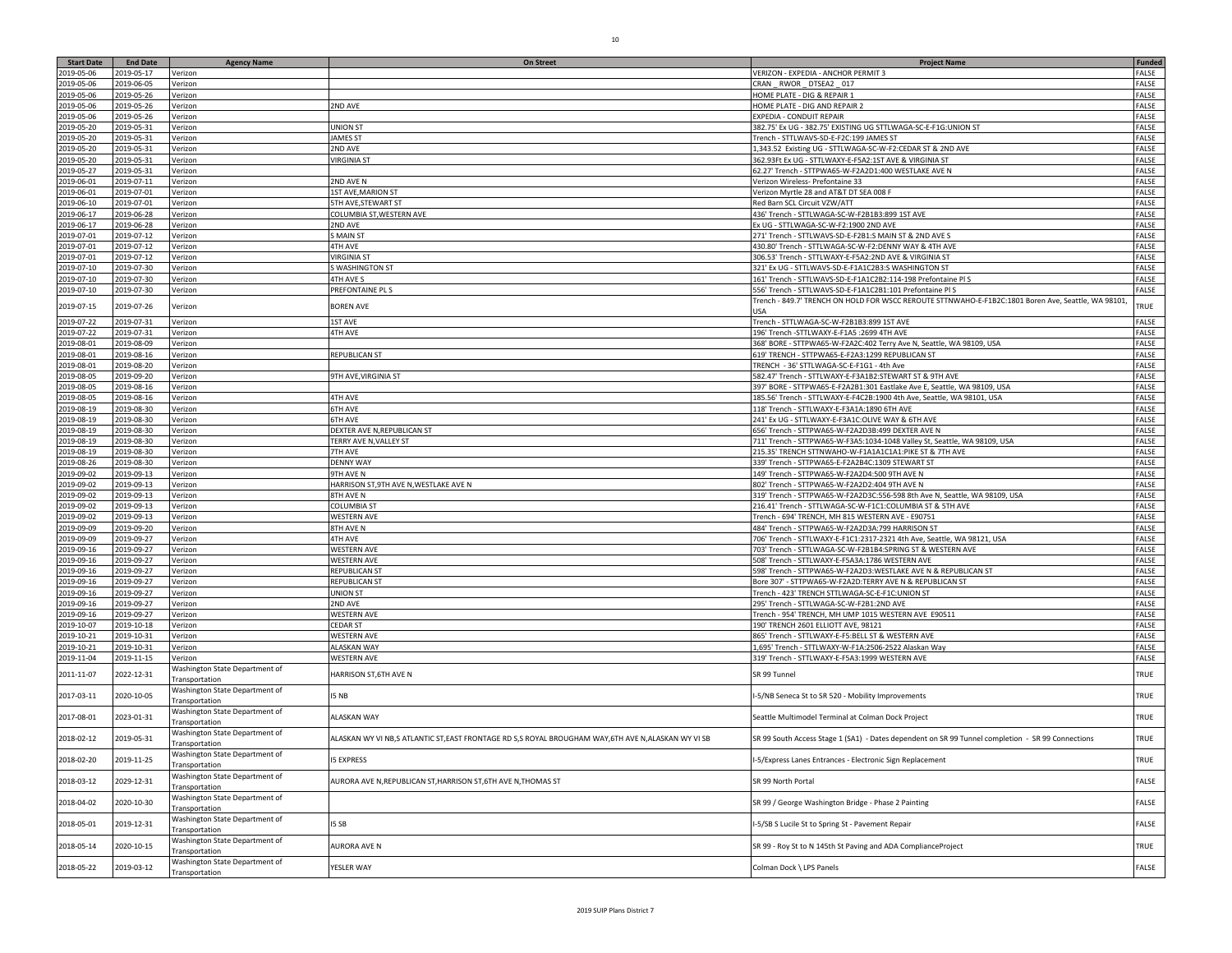| <b>Start Date</b>        | <b>End Date</b>          | <b>Agency Name</b>                               | <b>On Street</b>                               | <b>Project Name</b>                                                                                               | <b>Funded</b>  |
|--------------------------|--------------------------|--------------------------------------------------|------------------------------------------------|-------------------------------------------------------------------------------------------------------------------|----------------|
| 2018-08-01               | 2019-12-31               | Washington State Department of<br>Transportation | 5 NB                                           | Northbound I-5 MLK to NE Ravenna Bridge - Grinding and concrete panel work                                        | TRUE           |
| 2018-11-15               | 2019-07-31               | Washington State Department of<br>Transportation | <b>ALASKAN WY VI SB</b>                        | SR 99 Demolition - Pike Street to BST South Portal                                                                | TRUE           |
| 2018-11-15               | 2019-04-08               | Washington State Department of<br>Transportation | WESTERN AVE, COLUMBIA ST ON RP                 | SR 99 Demolition - Columbia Street Ramp                                                                           | TRUE           |
| 2018-11-17               | 2024-05-31               | Washington State Department of<br>Transportation | I5 SB                                          | -5 / S Boeing Access Rd to Northgate - Concrete Pavement                                                          | TRUE           |
| 2018-11-17               | 2024-05-31               | Washington State Department of<br>Transportation | 15 SB, 15 NB                                   | -5 / S Boeing Access Rd to Northgate - Concrete Pavement Rehab                                                    | TRUE           |
| 2019-02-08               | 2020-09-25               | Washington State Department of<br>Transportation | ALASKAN WY VI NB,ALASKAN WY VI SB              | SR 99/Alaskan Way Viaduct Demolition, Battery Street Tunnel Decommissioning, North Surface Streets<br>Connections | TRUE           |
| 2019-02-08               | 2020-11-20               | Washington State Department of<br>Transportation | BATTERY ST TUNNEL SB, BATTERY ST TUNNEL NB     | SR 99 Demolition - BST Decommissioning                                                                            | TRUE           |
| 2019-02-08               | 2019-09-30               | Washington State Department of<br>Transportation | <b>MARION ST</b>                               | SR 99 Demolition - Demo Existing Marion St. Pedestrian Bridge                                                     | FALSE          |
| 2019-02-08               | 2019-09-30               | Washington State Department of<br>Transportation | <b>SENECA ST</b>                               | SR 99 Demolition - Seneca St. Off-Ramp Demolition                                                                 | FALSE          |
| 2019-02-08               | 2020-08-04               | Washington State Department of                   | HARRISON ST, THOMAS ST, AURORA AVE N, JOHN ST  | SR Demolition - North Surface Streets                                                                             | TRUE           |
| 2019-02-08               | 2019-09-30               | ransportation<br>Washington State Department of  |                                                | SR 99 Demolition Project - Temporary Marion St. Pedestrian Bridge                                                 | FALSE          |
| 2019-09-12               | 2019-10-23               | Transportation<br>Washington State Department of | <b>ALASKAN WY VI SB</b>                        | Temporary Marion St Realignment                                                                                   | FALSE          |
| 2018-03-01               | 2019-02-08               | Transportation<br>Wave                           | <b>SJACKSON ST</b>                             | Segment 1 - Viaduct Relo - S Jackson St Crossing                                                                  | FALSE          |
| 2018-03-01               | 2019-02-08               | Wave                                             | <b>MAIN ST</b>                                 | Segment 1 - Viaduct Relo - S Main St Crossing                                                                     | FALSE          |
| 2018-03-01               | 2019-02-08               | Wave                                             | ALASKAN WY VI SB                               | Segment 1 - Viaduct Relo - Yesler Way Crossing                                                                    | FALSE          |
| 2018-03-01               | 2019-03-31               | Wave                                             | WALL ST                                        | Belltown Backbone Tie-In                                                                                          | FALSE          |
| 2018-06-01               | 2019-02-08               | Wave                                             | ALASKAN WAY S                                  | King to Yesler Temp. Pole Attachments                                                                             | FALSE          |
| 2018-07-01               | 2019-03-31               | Wave                                             | ALASKAN WY VI NB,ALASKAN E RDWY WAY            | Remove Coax & Fiber Cable                                                                                         | FALSE          |
| 2018-08-01               | 2019-03-29               | Wave                                             |                                                | Connect to Belltown backbone Wall to Vine                                                                         | FALSE          |
| 2018-08-01               | 2019-02-08               | Wave                                             |                                                | Pine St WAVE crossing                                                                                             | FALSE<br>FALSE |
| 2018-10-01<br>2018-10-30 | 2019-03-15<br>2019-03-08 | Wave<br>Wave                                     | <b>BROAD ST</b><br>YESLER WAY                  | Bay Vista Apts - 100016565<br>WFS - Ferry Landing - Yesler St                                                     | FALSE          |
| 2018-12-11               | 2019-02-08               | Wave                                             | SPRING ST, ALASKAN WAY                         | Segment 2 - Viaduct Relo - Spring St Crossing                                                                     | FALSE          |
| 2018-12-11               | 2019-02-08               | Wave                                             | ALASKAN WY VI NB,ALASKAN E RDWY WAY            | <b>Pike Street Crossing</b>                                                                                       | FALSE          |
| 2019-01-22               | 2019-01-29               | Wave                                             | TERRY AVE N                                    | Wave Broadband Fiber Repair                                                                                       | FALSE          |
| 2019-02-12               | 2019-03-15               | Wave                                             | ROY ST, DEXTER AVE N                           | 700 Dexter Relo                                                                                                   | TRUE           |
| 2019-02-28               | 2019-03-15               | Wave                                             | DEXTER AVE, 7TH AVE, BELL ST, DEXTER AVE N     | iber Augment - 100020213                                                                                          | TRUE           |
| 2018-12-10               | 2019-01-11               | Zayo Fiber Solutions                             | <b>TH AVE</b>                                  | Trench - ZAYO_CRAN_RWOR_DTSEA_016E                                                                                | TRUE           |
| 2018-12-10               | 2019-01-11               | Zayo Fiber Solutions                             | <b>ENORA ST</b>                                | ZAYO - AMERICAN SEAFOOD'S GROUP                                                                                   | TRUE           |
| 2018-12-10               | 2019-01-11               | Zayo Fiber Solutions                             | 2ND AVE                                        | ZAYO - BROADACRES - 1601 2ND AVE                                                                                  | TRUE           |
| 2019-01-07               | 2019-02-08               | Zayo Fiber Solutions                             | WESTLAKE EAST RDWY AVE N                       | Aerial - CRAN_RWOR_DTSEA_092                                                                                      | TRUE           |
| 2019-01-12               | 2019-01-26               | Zayo Fiber Solutions                             | 4TH AVE                                        | Trench - ZAYO_CRAN_RWOR_DTSEA_034G                                                                                | TRUE           |
| 2019-01-19<br>2019-01-22 | 2019-02-01<br>2019-02-09 | Zayo Fiber Solutions<br>Zayo Fiber Solutions     | WESTLAKE AVE N                                 | Aerial - CRAN_RWOR_DTSEA_068<br>Trench - ZAYO_CRAN_RWOR_DTSEA_019A                                                | TRUE<br>TRUE   |
| 2019-01-30               | 2019-02-16               | Zayo Fiber Solutions                             | SENECA ST                                      | Aerial - CRAN_RWOR_DTSEA_021                                                                                      | TRUE           |
| 2019-01-31               | 2019-02-26               | Zayo Fiber Solutions                             | <b>DEXTER AVE N</b>                            | Trench - ZAYO - CRAN_RWOR_DTSEA_089A                                                                              | TRUE           |
| 2019-02-01               | 2019-02-23               | Zayo Fiber Solutions                             | <b>WALL ST</b>                                 | Aerial - CRAN_RWOR_DTSEA_070                                                                                      | TRUE           |
| 2019-02-01               | 2019-02-23               | Zayo Fiber Solutions                             |                                                | Trench - ZAYO - CRAN_RWOR_DTSEA_069D                                                                              | TRUE           |
| 2019-02-05               | 2019-02-26               | Zayo Fiber Solutions                             | <b>WESTERN AVE</b>                             | Trench - ZAYO_CRAN_RWOR_DTSEA_086D                                                                                | TRUE           |
| 2019-02-12               | 2019-03-05               | Zayo Fiber Solutions                             | <b>JAMES ST</b>                                | Trench - ZAYO_CRAN_RWOR_DTSEA_038G                                                                                | TRUE           |
| 2019-02-12               | 2019-03-05               | Zayo Fiber Solutions                             | <b>IST AVE N</b>                               | Trench - ZAYO_CRAN_RWOR_DTSEA_063A                                                                                | TRUE           |
| 2019-02-15               | 2019-03-09               | Zayo Fiber Solutions                             |                                                | Trench - ZAYO_CRAN_RWOR_DTSEA_090A                                                                                | TRUE           |
| 2019-02-16               | 2019-02-28               | Zayo Fiber Solutions                             | <b>JNION ST</b>                                | French - CRAN RWOR DTSEA 015                                                                                      | TRUE           |
| 2019-02-19<br>2019-02-19 | 2019-03-08<br>2019-03-05 | Zayo Fiber Solutions<br>Zayo Fiber Solutions     | <b><i>TERRY AVE</i></b><br><b>DEXTER AVE N</b> | Trench - ZAYO_CRAN_RWOR_DTSEA_036F<br>Trench - ZAYO - CRAN_RWOR_DTSEA_087C                                        | TRUE<br>TRUE   |
| 2019-02-19               | 2019-03-15               | Zayo Fiber Solutions                             | 1ST AVE N, JOHN ST                             | Trench - CRAN RWOR DTSEA 062H                                                                                     | TRUE           |
| 2019-02-22               | 2019-03-16               | Zayo Fiber Solutions                             |                                                | Trench - CRAN RWOR DTSEA 001B                                                                                     | TRUE           |
| 2019-02-22               | 2019-03-16               | Zayo Fiber Solutions                             | <b>MARION ST</b>                               | Trench - CRAN RWOR DTSEA 013C                                                                                     | FALSE          |
| 2019-03-01               | 2019-03-23               | Zayo Fiber Solutions                             | <b>5TH AVE</b>                                 | Trench - ZAYO_CRAN_RWOR_DTSEA_029E                                                                                | TRUE           |
| 2019-03-04               | 2019-04-05               | Zayo Fiber Solutions                             | <b>ENORA ST</b>                                | Trench - ZAYO_CRAN_RWOR_DTSEA_099                                                                                 | TRUE           |
| 2019-03-08               | 2019-03-30               | Zayo Fiber Solutions                             | <b>DENNY WAY</b>                               | Trench - ZAYO_CRAN_RWOR_DTSEA_065F                                                                                | TRUE           |
| 2019-03-09               | 2019-03-31               | Zayo Fiber Solutions                             | <b>SWASHINGTON ST</b>                          | French - ZAYO CRAN RWOR DTSEA 026B                                                                                | TRUE           |
| 2019-03-12               | 2019-04-23               | Zayo Fiber Solutions                             | <b>LENORA ST</b>                               | Trench - ZAYO_CRAN_RWOR_DTSEA_078C                                                                                | TRUE           |
| 2019-03-23               | 2019-04-06               | Zayo Fiber Solutions                             | UNION ST, BOREN AVE                            | Trench - ZAYO_CRAN_RWOR_DTSEA_044A                                                                                | TRUE           |
| 2019-03-30               | 2019-04-21               | Zayo Fiber Solutions                             | <b>MADISON ST</b>                              | Trench - ZAYO_CRAN_RWOR_DTSEA_028F                                                                                | TRUE           |
| 2019-03-30<br>2019-04-15 | 2019-04-19               | Zayo Fiber Solutions                             | 3RD AVE W                                      | Trench - ZAYO CRAN RWOR DTSEA 040E                                                                                | TRUE           |
| 2019-04-16               | 2019-06-07<br>2019-05-01 | Zayo Fiber Solutions<br>Zayo Fiber Solutions     | 5TH AVE N, HIGHLAND DR, GALER ST<br>2ND AVE    | Trench - ZAYO_CRAN_RWOR_DTSEA_076E<br>Aerial - CRAN_RWOR_DTSEA_067                                                | TRUE<br>TRUE   |
| 2019-04-23               | 2019-05-18               | Zayo Fiber Solutions                             | <b>MERCER ST</b>                               | CRAN RWOR DTSEA 097F                                                                                              | FALSE          |
| 2019-04-24               | 2019-05-11               | Zayo Fiber Solutions                             | 1ST AVE                                        | Trench - ZAYO CRAN RWOR DTSEA 066D                                                                                | TRUE           |
| 2019-04-25               | 2019-05-18               | Zayo Fiber Solutions                             | 2ND AVE                                        | ZAYO_CRAN_RWOR_DTSEA_075D                                                                                         | FALSE          |
| 2019-04-27               | 2019-05-11               | Zayo Fiber Solutions                             | 2ND AVE                                        | Aerial - CRAN RWOR DTSEA 024                                                                                      | TRUE           |
| 2019-04-30               | 2019-05-25               | Zayo Fiber Solutions                             |                                                | Trench - ZAYO - CRAN_RWOR_DTSEA_095D                                                                              | TRUE           |
| 2019-05-01               | 2019-05-22               | Zayo Fiber Solutions                             | DEXTER AVE N                                   | ZAYO_CRAN_RWOR_DTSEA_074C                                                                                         | TRUE           |